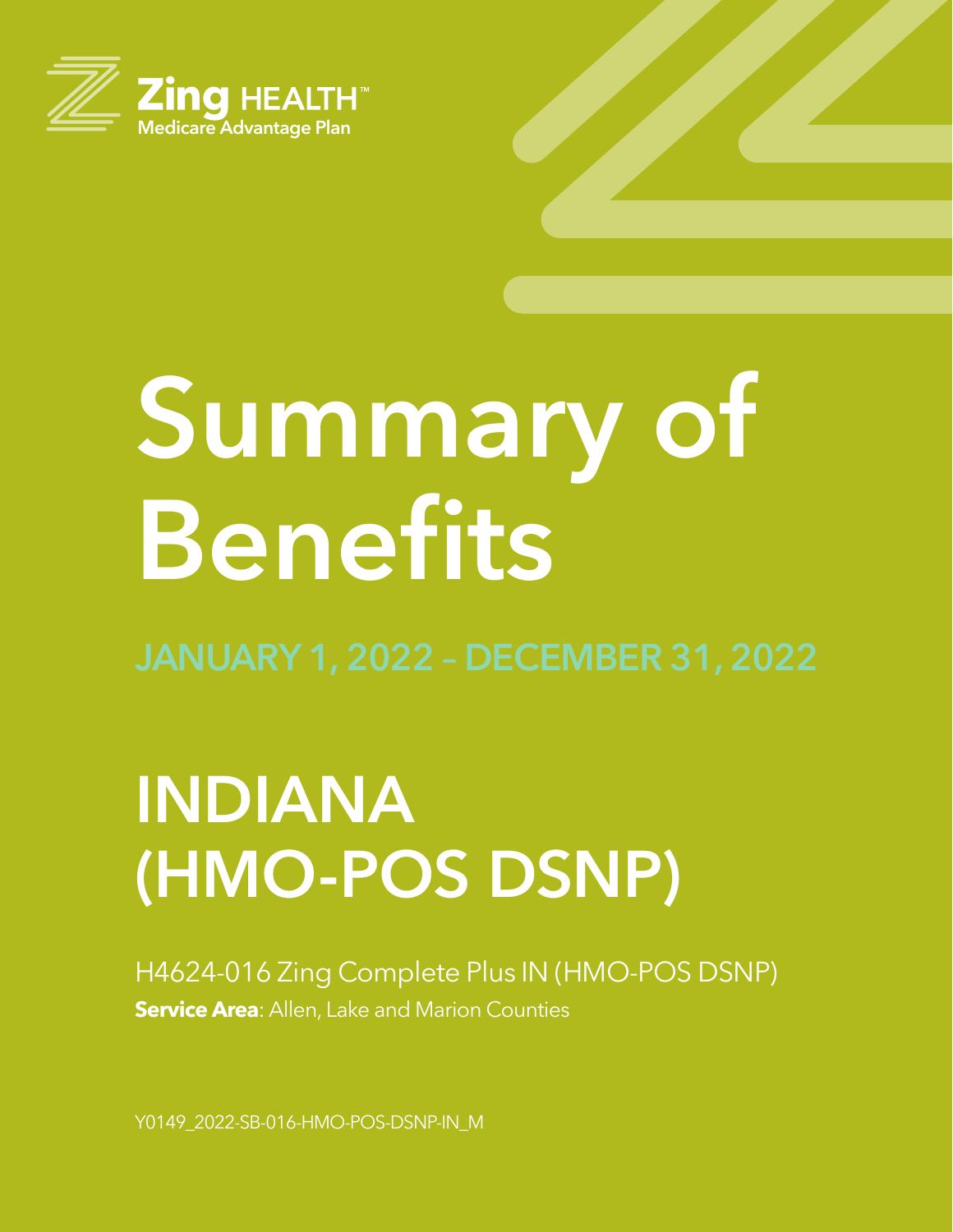

# **Important Plan Information**

Zing Health is a HMO Point of Service (POS) Dual Eligible Special Needs Plan (DSNP) with a Medicare contract. Enrollment in the plan depends on contract renewal.

This easy-to-use guide helps you to understand what benefits are covered by Zing Complete Plus IN (HMO-POS DSNP). The benefit information provided is a summary of what we cover and what you can expect to pay. It does not list every service that we cover or list every limitation or exclusion. For a complete list of services we cover, call us to request the "Evidence of Coverage" booklet or you can access and download the booklet from our website (www.myzinghealth.com).

For more information, please call us at **1-866-946-4458 (TTY users should call 711),** between 8 a.m. and 8 p.m. Monday through Friday (from April 1 through September 30) and 8 a.m. to 8 p.m. 7 days a week (from October 1 through March 31) or **visit us at www.myzinghealth.com.**

# **Who can join?**

To join **Zing Complete Plus IN (HMO-POS DSNP)**, you must:

- Be entitled to Medicare Part A,
- Be enrolled in Medicare Part B,
- Be eligible for enrollment in the State's Medicaid program, and
- Live in our service area.

The service area includes the following counties: Allen, Lake and Marion.

# **Definitions**

**Health Maintenance Organizations (HMOs)** are health-care plans offered by an insurance provider with a network of contracted healthcare providers and facilities. HMOs generally require members to select a primary care doctor to coordinate care. Some plans also include giveback of some or all of the Part B premium.

**Dual Eligible Special Needs Plan (DSNPs)** are specialized Medicare Advantage plans that provide healthcare benefits for beneficiaries that have both Medicare and Medicaid coverage. Beneficiaries must meet certain income and resource requirements with eligibility and scope of benefits offered determined by the state where the plan is offered.

**Dual Eligible Special Needs Plan - Point of Service (DSNP-POS)** plans are DSNPs which, under certain circumstances, allow members to get care out-of-network, often at a higher cost-share than those provided from network providers.

# **This is a Dual Eligible Special Needs Plan (D-SNP)**

Medicaid is a joint federal and state government program that helps with medical costs for certain people with limited incomes and resources. Medicaid coverage varies depending on the state and the type of Medicaid you have. What you pay for covered services may depend on your level of Medicaid eligibility.

Some people with Medicaid get help paying for their Medicare premiums and other costs. Other people may also get coverage for additional services and drugs that are covered under Medicaid but not by Medicare.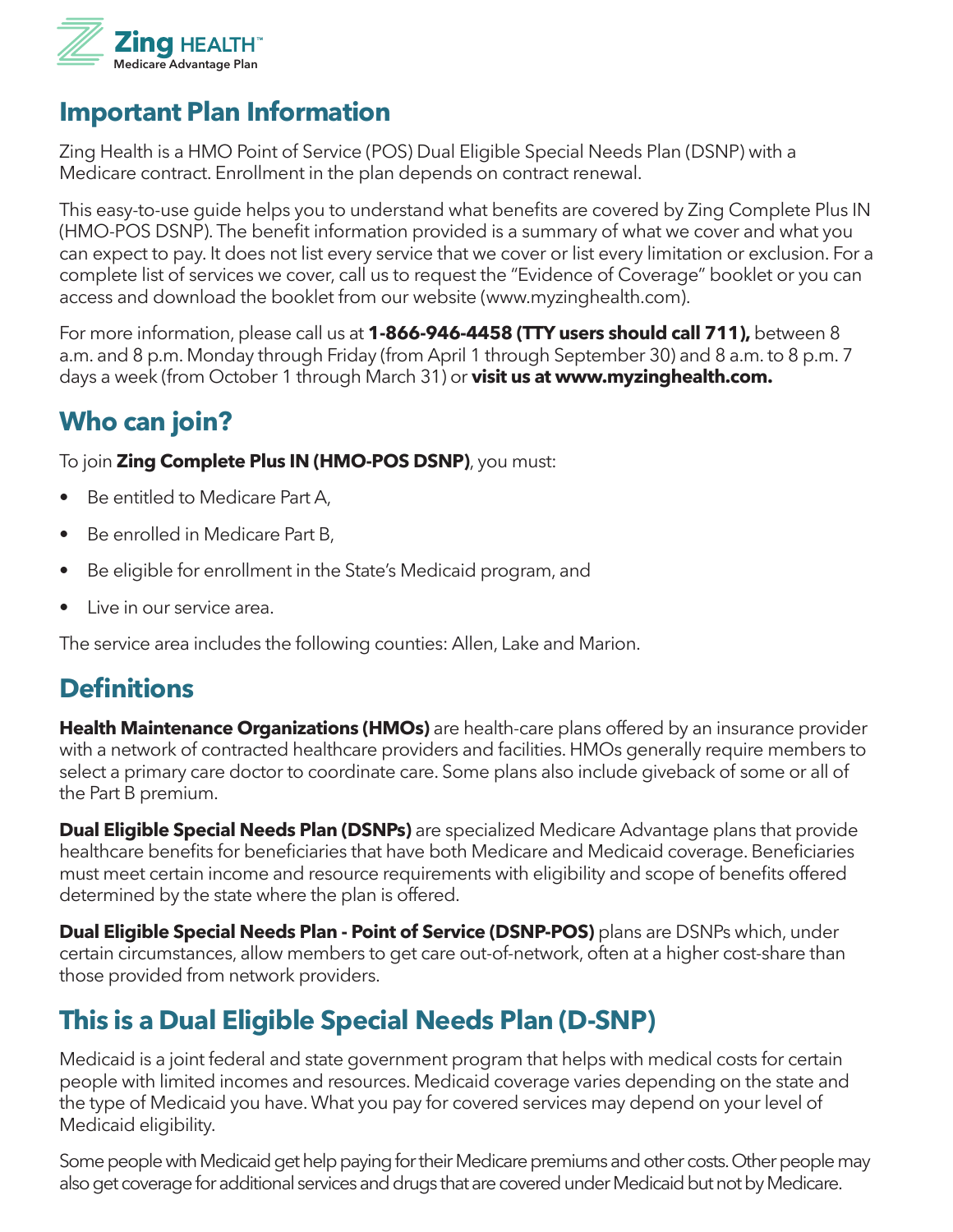

#### **Medicaid Eligibility Requirements**

Zing Complete Plus IN (HMO-POS DSNP) is available to anyone with both Medicare Parts A and B and who receive some level of Medical Assistance from the Indiana Family and Social Services Administration (FSSA) (the state Medicaid program) as described below:

- Plan members with full Medicaid coverage (**Full Benefit Dual Eligible (FBDE)**) status are eligible for the Indiana Medicaid program, which may be responsible for payment of their Medicare cost sharing. These members are also eligible to receive the full Medicaid benefits.
- Plan members with Qualified Medicare Beneficiary (**QMB**) status are eligible for the Indiana Medicaid program, which is responsible for payment of their Medicare Part B premium, deductibles and cost sharing.
- Plan members with Qualified Medicare Beneficiary Plus (**QMB+**) status are eligible for full benefits under the Indiana Medicaid program, which is also responsible for payment of their Medicare Part A (if any) and Medicare Part B premiums, deductibles and cost sharing.
- Plan members with Specified Low-Income Medicare Beneficiary Plus (**SLMB+**) status are eligible for the Indiana Medicaid program, which is responsible for payment of their Medicare Part B premium. Members are also eligible to receive full Medicaid benefits.

#### **Cost sharing and cost-sharing protections**

You pay no cost sharing for the Medicare-covered benefits described later in this Summary of Benefits. You will pay no or small copayments for prescriptions covered under the Part D prescription drug benefit. When you receive health services, the provider should bill the plan for the cost of Medicare services and bill the Indiana Medicaid program for the Medicare cost-sharing amounts. **The provider should not bill you for services or cost sharing. Please be sure to present both your Zing Health Member ID card and your Indiana FSSA Member ID card at the time services are rendered.**

#### **What is "Extra Help?"**

A Low Income Subsidy (LIS), also referred to as "Extra Help," may be available to help you with Part D out-of-pocket expenses such as premiums, deductibles, co-insurance or co-pays. Many people qualify for the "Extra Help" Program and don't even know it. Keep in mind that assistance may also depend on your dual eligible status.

For each benefit listed, you can see what our plan covers in addition to what your state covers. No matter what your level of Medicaid eligibility is, our plan will cover the benefits as described in the plan's column. If you have questions about your Medicaid eligibility and what benefits you are entitled to, call: **1-866-946-4458** (TTY users should call 711).

#### **How will I determine my drug costs?**

You will generally have to use one of our network pharmacies to fill your prescriptions covered by Part D. You will need to use our plan's formulary (list of covered drugs) to locate what tier your drug is on to determine how much it will cost you. Each medication will be grouped into one of the five tiers. The amount you pay depends on the drug's tier, what stage of the benefit you have reached and your level of "Extra Help."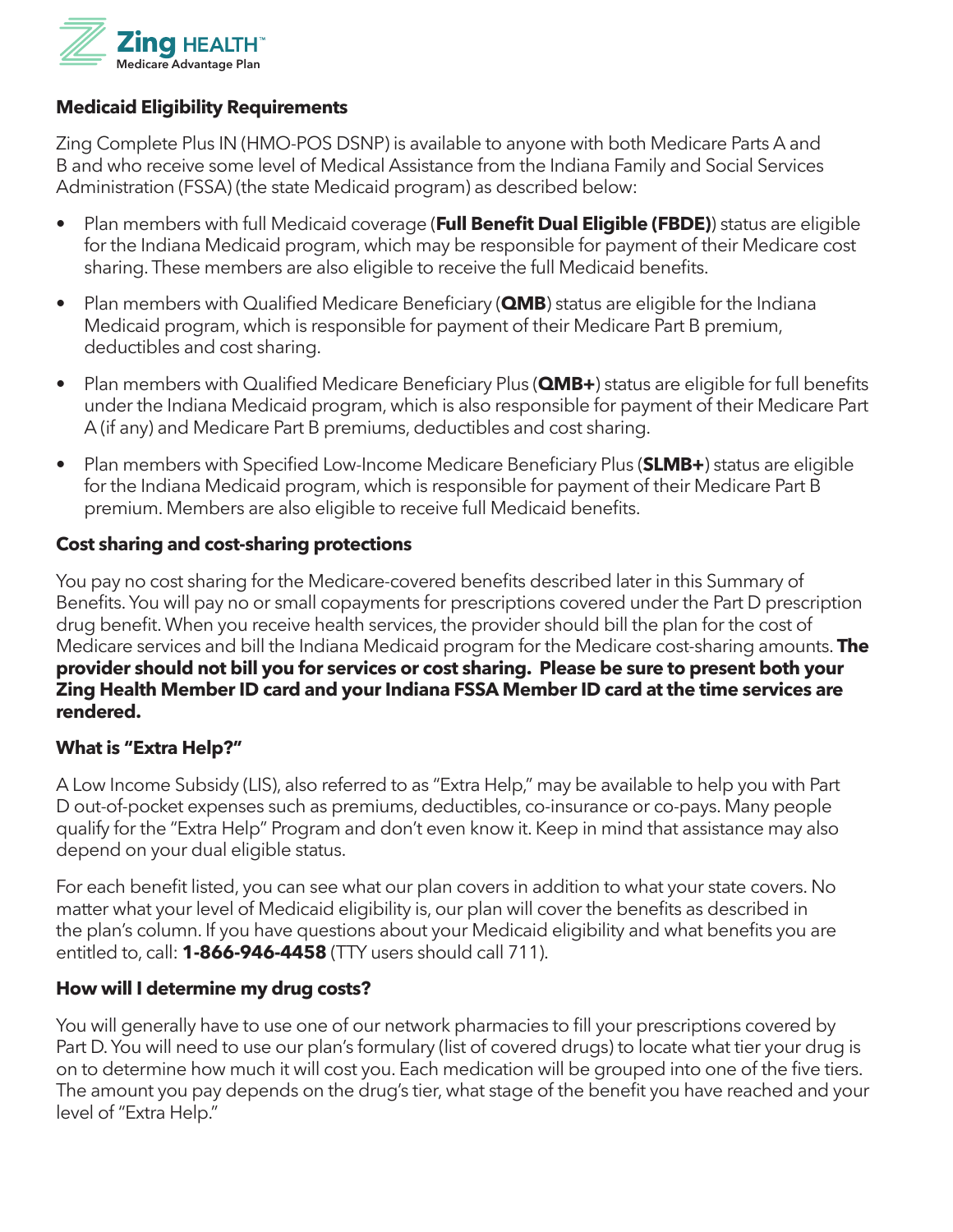

# **What providers can I use?**

**Zing Complete Plus IN (HMO-POS DSNP),** has a network of doctors, hospitals, pharmacies, and other providers. Our plan does not require a referral to see a specialist. In some instances, a prior authorization may be required for some services you receive. Except in emergency situations, if you use providers that are not in our network, the plan may not pay for these services.

Members of this plan will have access to nurses who are called Care Managers. Care Managers work with members and their healthcare providers to close gaps in care and support individualized care plans developed to address members' specific needs geared toward improving health related outcomes.

# **What are our hours of operation?**

Hours of operation are between 8 a.m. and 8 p.m. Monday through Friday (from April 1 through September 30) and 8 a.m. to 8 p.m. 7 days a week (from October 1 through March 31).

- If you are a member of this plan, call toll free **1-866-946-4458 (TTY users should call 711) or visit us at www.myzinghealth.com**.
- If you are not a member of this plan, call toll-free **1-866-946-4458**.

#### **Medicare coverage that goes beyond Original Medicare**

- Like all Medicare Advantage health plans, our plans cover everything that Original Medicare covers — Part A (hospital services) and Part B (medical services). Our plan members also get more than what is covered by Original Medicare. Some of the extra benefits are covered in this Summary of Benefits.
- Our plans cover Part D drugs and Part B drugs (such as chemotherapy and some drugs administered by your provider).

# **What does Original Medicare cover?**

If you want to know more about the coverage and costs of Original Medicare, look in your current "Medicare & You" handbook. View it online at www.medicare.gov or get a copy by calling 1-800-MEDICARE (1-800-633-4227), 24 hours a day, 7 days a week. TTY users should call 1-877-486-2048.

This document is available in other formats such as braille, large print or audio. For additional information, call us at **1-866-946-4458**, (TTY users should call 711).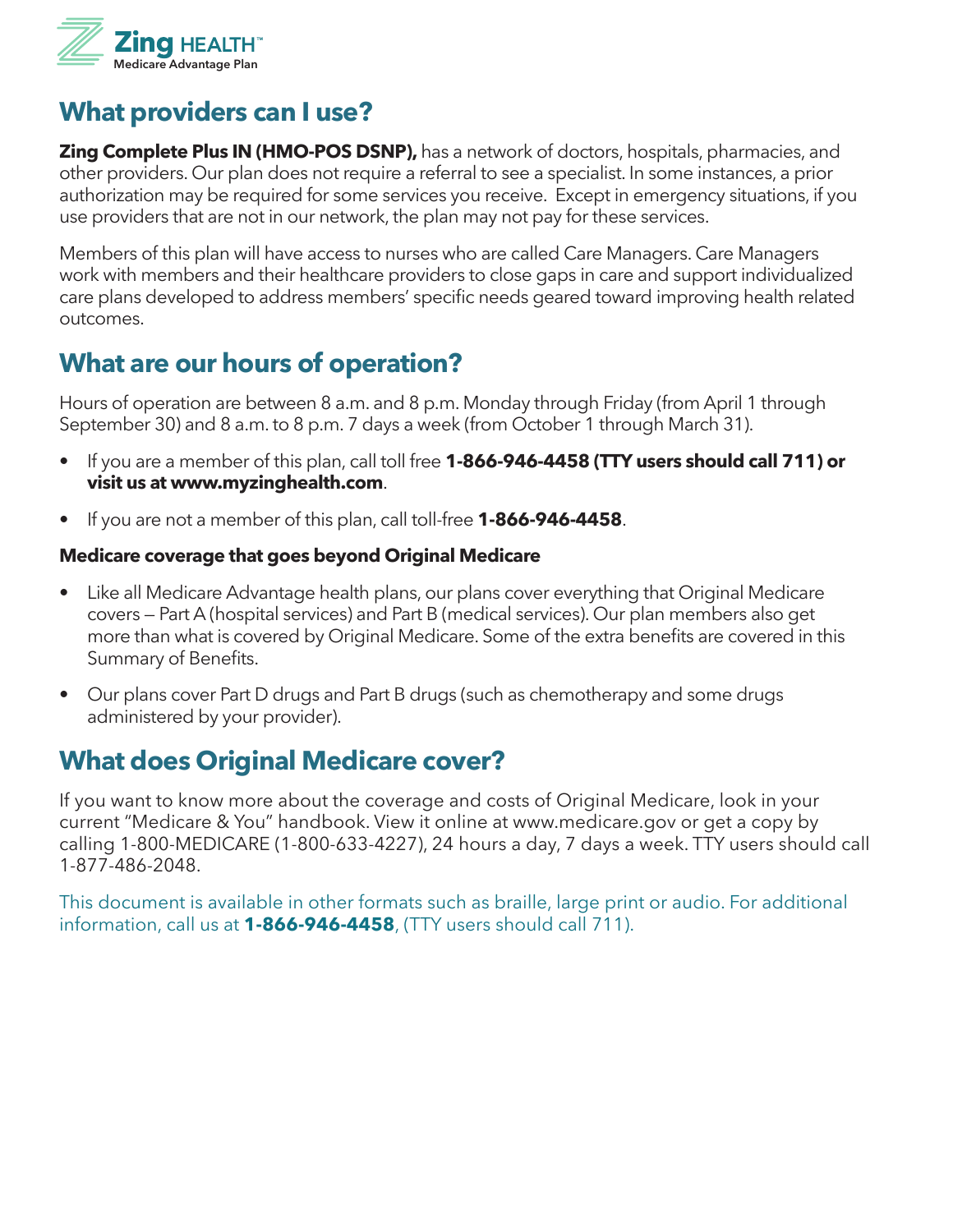

# **Monthly Premium, Deductible, and Limits on How Much you Pay for Covered Services**

H4624-016 Zing Complete Plus IN (HMO-POS DSNP) *Allen, Lake and Marion Counties*

#### **MONTHLY PREMIUM, DEDUCTIBLE AND LIMITS**

| <b>Monthly Part C Premium</b>                                                                | \$0 Monthly plan premium                                                                                                                                                                                                                                                                                                                                                                    |
|----------------------------------------------------------------------------------------------|---------------------------------------------------------------------------------------------------------------------------------------------------------------------------------------------------------------------------------------------------------------------------------------------------------------------------------------------------------------------------------------------|
|                                                                                              | You must continue to pay your Medicare Part B premium. If<br>you meet certain eligibility requirements for both Medicare<br>and Medicaid, your Part B premiums may be covered in<br>full. See the Prescription Drug Benefits section of this<br>document for Part D Premium information.                                                                                                    |
| <b>Plan Deductible</b>                                                                       | \$0 Deductible                                                                                                                                                                                                                                                                                                                                                                              |
|                                                                                              | See the Prescription Drug Benefits section of this document for<br>Part D Prescription Drug Deductible information.                                                                                                                                                                                                                                                                         |
| Yearly Maximum Out-of-<br>pocket responsibility (Does<br>not include prescription<br>drugs). | \$7,550 is the most you'll pay for covered services you receive<br>from in-network providers.                                                                                                                                                                                                                                                                                               |
|                                                                                              | Our plan protects you by having yearly limits on your out-of-<br>pocket costs for medical and hospital care. These limits are the<br>most you pay for co-pays, coinsurance and other costs for hospital<br>and medical services. Depending on your level of Indiana Family<br>and Social Services Administration (FSSA) eligibility, you may pay<br>nothing for Medicare-covered services.  |
|                                                                                              | Refer to the "Medicare & You" handbook for Medicare-covered<br>services. For Indiana Family and Social Services Administration<br>(FSSA)-covered services, refer to the Medicaid Coverage section<br>in this document. Please note that you may still need to pay your<br>monthly premiums and cost-sharing for your Part D prescription<br>drugs, depending on your level of "Extra Help." |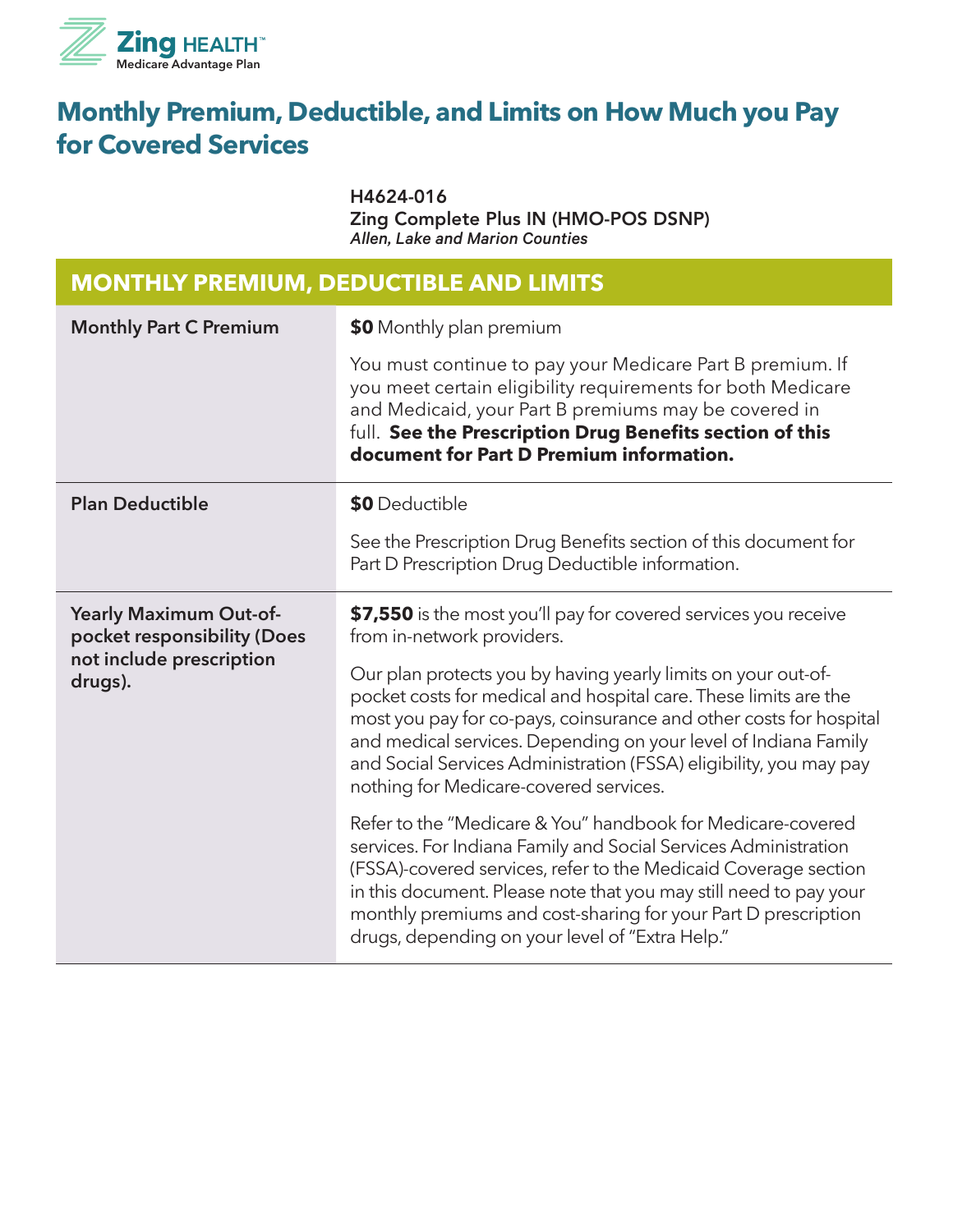

**Covered Medical and Hospital Benefits**

You will see this icon **POS** under the column describing our plan's coverage of select benefits. This icon means that the service is a part of the plan's Point of Service (POS) program. POS means that you can receive services outside of our provider network at the same cost as using a network provider. For more information on the POS program, please refer to your "Evidence of Coverage" booklet or call Customer Service.

| <b>Benefit Coverage</b><br>Services with a <sup>1</sup> may require<br>prior authorization. | H4624-016<br>Zing Complete Plus IN (HMO-POS DSNP)<br><b>Allen, Lake and Marion Counties</b>                                                                                                                                                                                                                                                                                                    |
|---------------------------------------------------------------------------------------------|------------------------------------------------------------------------------------------------------------------------------------------------------------------------------------------------------------------------------------------------------------------------------------------------------------------------------------------------------------------------------------------------|
| <b>HOSPITAL COVERAGE</b>                                                                    |                                                                                                                                                                                                                                                                                                                                                                                                |
| <b>Inpatient Hospital Coverage</b> 1                                                        | <b>In-Network:</b><br>$$0$ copay<br><b>Out-of-Network:</b><br>$$0$ copay<br>Our plan covers unlimited days for an inpatient hospital stay.<br>Once discharged from an inpatient hospital stay, talk to one<br>of our care managers. Our care managers can help make sure<br>you stay healthy and out of the hospital. Refer to the Evidence<br>of Coverage for more plan specific information. |
| <b>Outpatient Hospital</b><br>Coverage <sup>1</sup>                                         | <b>In-Network:</b><br>$$0$ copay<br><b>Out-of-Network:</b><br>$$0$ copay<br>Outpatient hospital services may include approved<br>procedures like observation services, diagnostic procedures,<br>casts, stitches, or outpatient surgery. For a complete list of<br>services, please refer to the Evidence of Coverage.                                                                         |
| <b>Ambulatory Surgical Center 1</b>                                                         | <b>In-Network:</b><br><b>POS</b><br>\$0 for Outpatient Surgery at an Ambulatory Surgical Center.<br><b>Out-of-Network:</b><br>$$0\ copay$                                                                                                                                                                                                                                                      |
| <b>Primary Care Physician (PCP)</b>                                                         | <b>In Network:</b><br>$$0$ copay<br>Not covered out-of-network.                                                                                                                                                                                                                                                                                                                                |
| <b>Specialists</b>                                                                          | <b>In-Network:</b><br>POS)<br>$$0$ copay<br><b>Out-of-Network:</b><br>$$0$ copay                                                                                                                                                                                                                                                                                                               |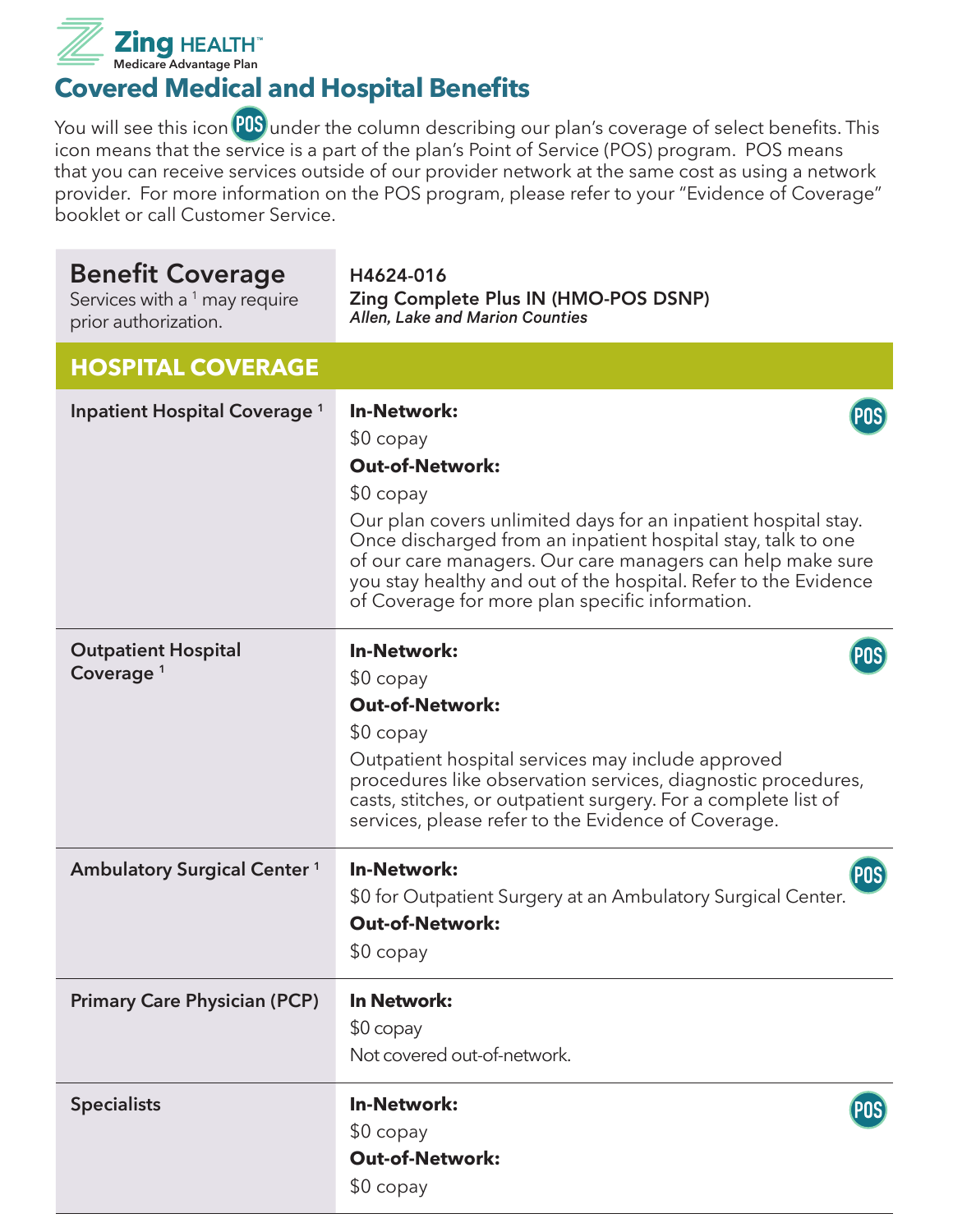

Services with a  $1$  may require prior authorization.

#### **PREVENTIVE CARE**

**Preventive Services**

- **• Abdominal aortic aneurysm screening**
- **• Alcohol misuse counseling**
- **• Bone mass measurement**
- **• Breast cancer screening (mammogram)**
- **• Cardiovascular disease (behavioral therapy)**
- **• Cardiovascular screenings**
- **• Cervical and vaginal cancer screening**
- **• Colorectal cancer screenings (colonoscopy, fecal occult blood test, flexible sigmoidoscopy)**
- **• Depression screening**
- **• Diabetes screenings**
- **• Glaucoma tests**
- **• Hepatitis B shots and screening**
- **• Hepatitis C screening test**
- **• HIV screening**
- **• Lung cancer screening**
- **• Medical nutrition therapy Services**
- **• Obesity screening and counseling**
- **• Prostate cancer screenings (PSA)**
- **• Sexually transmitted infections screening and counseling**
- **• Smoking and tobacco use cessation counseling (counseling for people with no sign of tobaccorelated disease)**
- **• Vaccines, including Flu shots**
- **• "Welcome to Medicare" preventive visit (one time)**
- **• Annual Wellness visit**

#### H4624-016 Zing Complete Plus IN (HMO-POS DSNP) *Allen, Lake and Marion Counties*

#### **In-Network:**

\$0 for Original Medicare preventive services

\$0 for screening exams and/or diagnostic tests received in preparation for your Annual Physical Exam or ordered as a result of this visit

#### **Out-of-Network:**

\$0 for Original Medicare preventive services

\$0 for screening exams and/or diagnostic tests received in preparation for your Annual Physical Exam or ordered as a result of this visit.

Any additional preventive services approved by Medicare during the contract year will be covered.

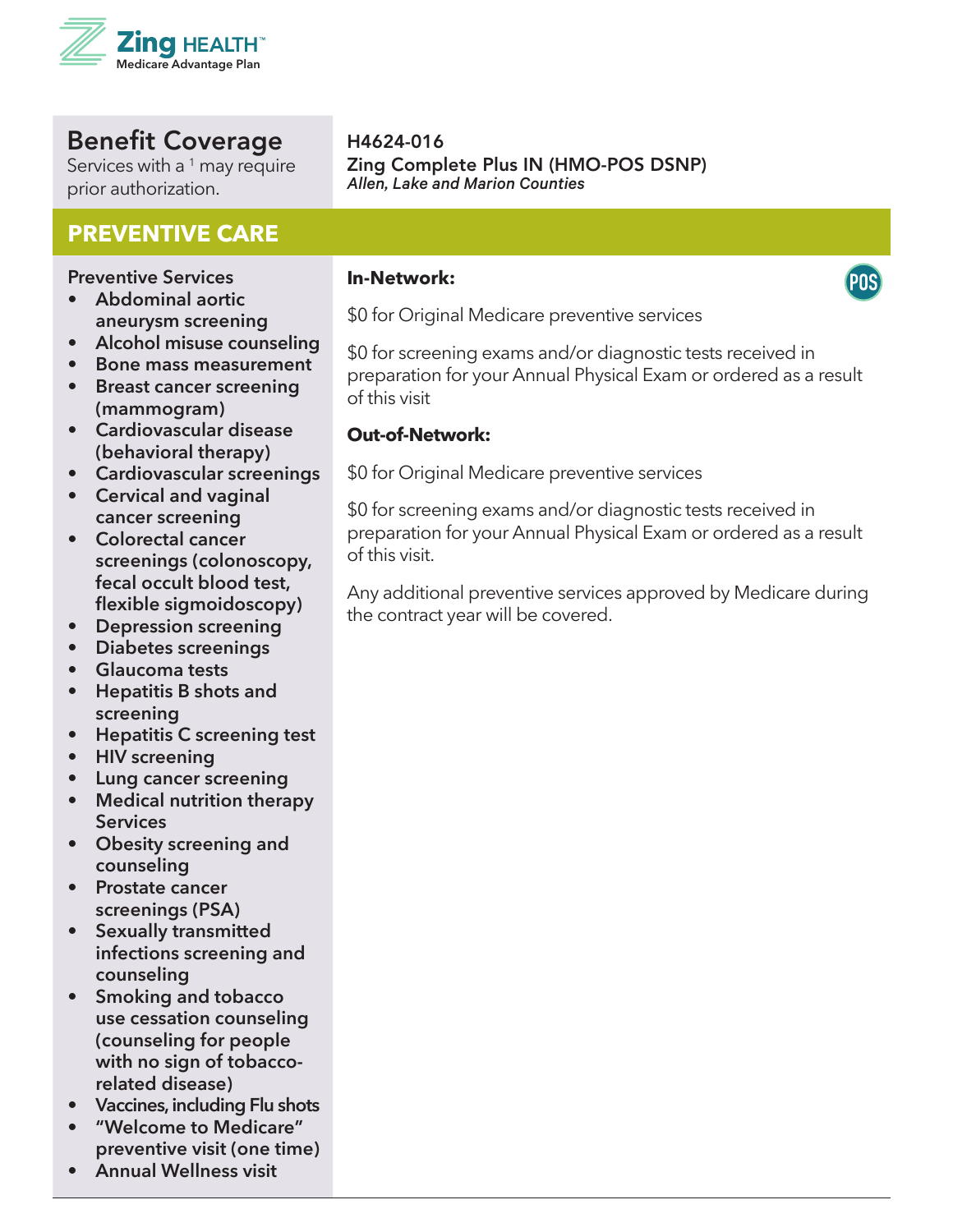

| <b>Benefit Coverage</b><br>Services with a <sup>1</sup> may require<br>prior authorization. | H4624-016<br>Zing Complete Plus IN (HMO-POS DSNP)<br>Allen, Lake and Marion Counties |  |
|---------------------------------------------------------------------------------------------|--------------------------------------------------------------------------------------|--|
| <b>EMERGENCY CARE</b>                                                                       |                                                                                      |  |
| <b>Emergency Care Services</b>                                                              | $$0$ copay                                                                           |  |
| <b>Worldwide Emergency Care</b>                                                             | $$0$ copay                                                                           |  |
| <b>URGENTLY NEEDED SERVICES</b>                                                             |                                                                                      |  |
| <b>Urgent Care Services</b>                                                                 | <b>In-Network:</b><br>$$0$ copay<br><b>Out-of-Network:</b><br>$$0$ copay             |  |
| <b>OUTPATIENT DIAGNOSTIC PROCEDURES, TESTS AND LAB SERVICE</b>                              |                                                                                      |  |
| <b>Diagnostic Tests and</b><br><b>Procedures</b>                                            | <b>In-Network:</b><br>$$0$ copay<br><b>Out-of-Network:</b>                           |  |

\$0 copay

| <b>Lab Services</b>                                                                                | <b>In-Network:</b><br>$$0$ copay<br><b>Out-of-Network:</b><br>$$0$ copay                                         |  |
|----------------------------------------------------------------------------------------------------|------------------------------------------------------------------------------------------------------------------|--|
| <b>Diagnostic Radiological</b><br>Services <sup>1</sup> (e.g., MRIs and<br><b>CTR Scans)</b>       | <b>In-Network:</b><br>$$0$ copay<br><b>Out-of-Network:</b><br>$$0$ copay<br>Prior authorization may be required. |  |
| <b>Therapeutic Radiological</b><br>Services <sup>1</sup> (e.g., radiation<br>treatment for cancer) | <b>In-Network:</b><br>$$0$ copay<br><b>Out-of-Network:</b><br>$$0$ copay<br>Prior authorization may be required. |  |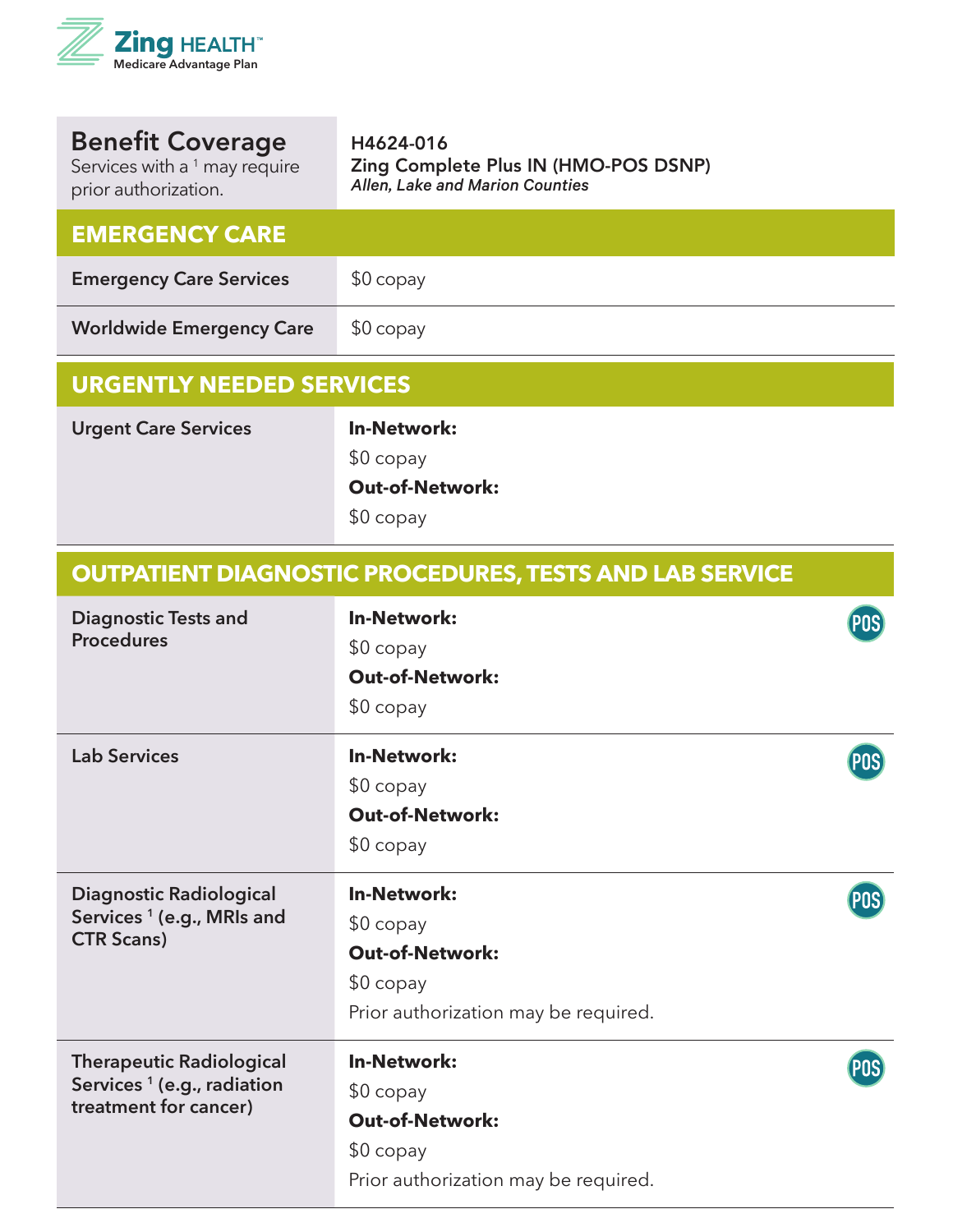

Services with a  $^1$  may require prior authorization.

#### **HEARING SERVICES**

| <b>Hearing Exam</b><br>(Medicare Covered)        | <b>In-Network:</b><br>\$0 for Medicare covered diagnostic hearing exam.                                                                                                                                                                                                                                    |
|--------------------------------------------------|------------------------------------------------------------------------------------------------------------------------------------------------------------------------------------------------------------------------------------------------------------------------------------------------------------|
|                                                  | <b>Out-of-Network:</b>                                                                                                                                                                                                                                                                                     |
|                                                  |                                                                                                                                                                                                                                                                                                            |
|                                                  | $$0$ copay                                                                                                                                                                                                                                                                                                 |
| <b>Routine Hearing Exam</b>                      | <b>In-Network:</b>                                                                                                                                                                                                                                                                                         |
|                                                  | \$0 copay for one (1) routine hearing exam per year.                                                                                                                                                                                                                                                       |
|                                                  | Not covered out-of-network.                                                                                                                                                                                                                                                                                |
| <b>Hearing Aid Evaluation/</b><br><b>Fitting</b> | <b>In-Network:</b>                                                                                                                                                                                                                                                                                         |
|                                                  | \$0 for one (1) hearing aid evaluation/fitting every three (3) years                                                                                                                                                                                                                                       |
|                                                  | Not covered out-of-network.                                                                                                                                                                                                                                                                                |
| <b>Hearing Aids</b>                              | <b>In-Network</b>                                                                                                                                                                                                                                                                                          |
|                                                  | \$750 benefit allowance towards hearing aids per ear every<br>three (3) years.                                                                                                                                                                                                                             |
|                                                  | You are responsible for all costs beyond the maximum allowed<br>amount. Three follow-up visits, 3-year repair warranty and 3<br>years of batteries included. One-time replacement coverage for<br>lost, stolen or damaged hearing aids. For more information, call<br>Nations Hearing or Customer Service. |
|                                                  | Not covered out-of-network.                                                                                                                                                                                                                                                                                |

Zing Complete Plus IN (HMO-POS DSNP)

*Allen, Lake and Marion Counties*

H4624-016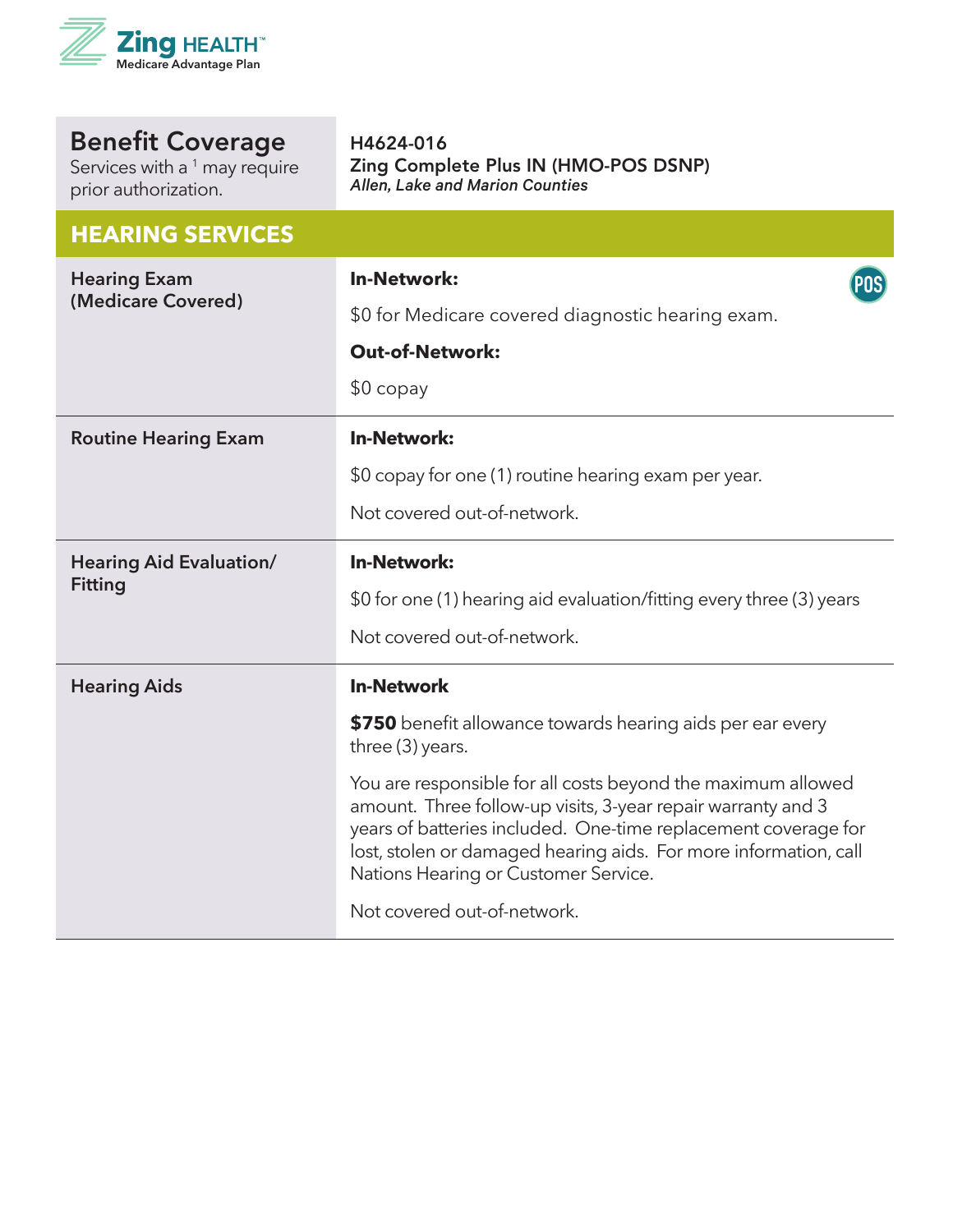

Services with a <sup>1</sup> may require prior authorization.

**DENTAL SERVICES**

H4624-016 Zing Complete Plus IN (HMO-POS DSNP) *Allen, Lake and Marion Counties*

| DEIN IML JENVILEJ                 |                                                                                                    |
|-----------------------------------|----------------------------------------------------------------------------------------------------|
| <b>Preventive Dental Benefits</b> | <b>In-Network:</b>                                                                                 |
|                                   | \$0 for oral exams up to one (1) every six (6) months                                              |
|                                   | \$0 for prophylaxis (cleaning) up to one (1) every<br>six (6) months                               |
|                                   | \$0 for a fluoride treatment for up to one (1) every year                                          |
|                                   | \$0 for bitewing x-rays up to one (1) set per year                                                 |
|                                   | \$0 for panoramic x-rays for up to one (1) every<br>five $(5)$ years                               |
|                                   | \$3,000 benefit allowance every year for preventive and<br>comprehensive dental benefits combined. |
|                                   | You are responsible for all cost beyond the maximum allowed<br>amount.                             |
|                                   | Not covered out-of-network.                                                                        |
| <b>Comprehensive Dental</b>       |                                                                                                    |
|                                   | <b>In-Network:</b>                                                                                 |
| <b>Benefits</b>                   | \$0 copay for amalgam and/or composite filling every<br>three (3) years per tooth                  |
|                                   | \$0 copay for extractions one (1) extraction per tooth, per year                                   |
|                                   | \$0 copay for root canals one (1) per lifetime, per tooth                                          |
|                                   | \$0 copay for scaling/root planning (deep cleaning) every (24)<br>months per quadrant              |
|                                   | \$0 copay for complete crown every five (5) years, per tooth                                       |
|                                   | \$0 copay for dentures or fixed prosthetics/partials once every<br>five (5) years                  |
|                                   | \$3,000 benefit allowance every year for preventive and<br>comprehensive dental benefits combined. |
|                                   | You are responsible for all cost beyond the maximum allowed<br>amount.                             |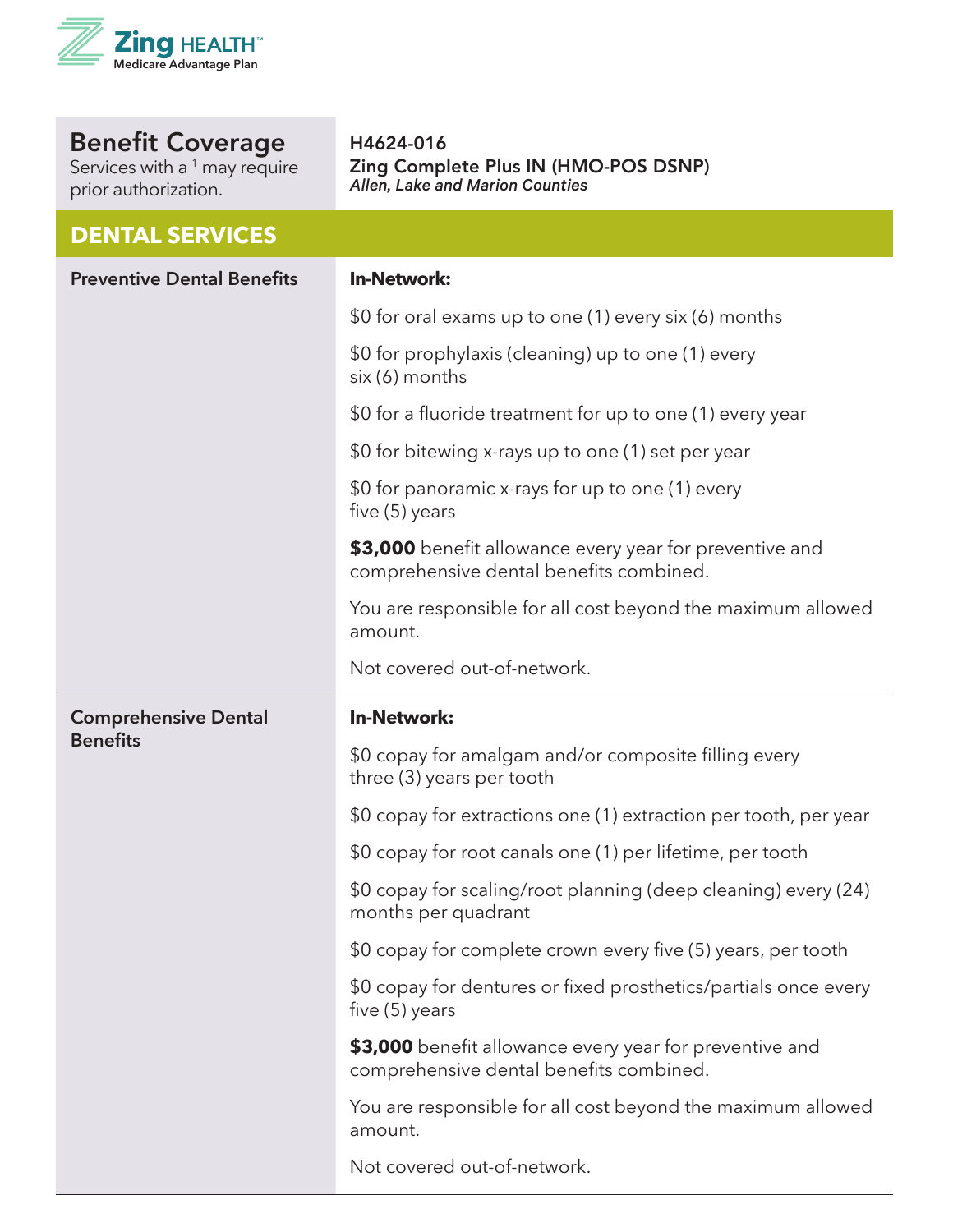

| <b>Benefit Coverage</b> |
|-------------------------|
|-------------------------|

Services with a  $^1$  may require prior authorization.

#### **VISION SERVICES**

| <b>Eye Exams</b><br>(Medicare-covered) | <b>In-Network:</b><br>\$0 for a Medicare-covered eye exam to diagnose and treat<br>diseases and conditions of the eye (including yearly glaucoma<br>screening).<br><b>Out-of-Network:</b><br>$$0$ copay |
|----------------------------------------|---------------------------------------------------------------------------------------------------------------------------------------------------------------------------------------------------------|
| <b>Routine Eye Exam</b>                | <b>In-Network:</b>                                                                                                                                                                                      |
|                                        | \$0 for (1) routine eye exam/refraction up to (1) per year                                                                                                                                              |
|                                        | Not covered out-of-network.                                                                                                                                                                             |
| <b>Eyewear (Medicare Covered)</b>      | <b>In-Network:</b>                                                                                                                                                                                      |
|                                        | \$0 for one (1) pair of Medicare covered eyewear (eyeglasses<br>or contact lenses) after a cataract surgery.                                                                                            |
| <b>Routine Eyewear</b>                 | <b>In-Network:</b>                                                                                                                                                                                      |
|                                        | \$295 benefit allowance towards eyewear (contact lenses,<br>eyeglasses (frames and lenses), eyeglass lenses, eyeglass<br>frames) one (1) per year.                                                      |
|                                        | You are responsible for all cost exceeding the maximum<br>benefit amount for routine eyewear.                                                                                                           |
|                                        | Not covered out-of-network.                                                                                                                                                                             |

Zing Complete Plus IN (HMO-POS DSNP)

*Allen, Lake and Marion Counties*

H4624-016

### **MENTAL HEALTH SERVICES**

| <b>Inpatient Mental Health</b> | <b>In-Network:</b>                                                                                           | POS) |
|--------------------------------|--------------------------------------------------------------------------------------------------------------|------|
| Services <sup>1</sup>          | $$0$ copay                                                                                                   |      |
|                                | <b>Out-of-Network:</b>                                                                                       |      |
|                                | $$0$ copay                                                                                                   |      |
|                                | Your plan covers up to 190 days in a lifetime for inpatient<br>mental health care in a psychiatric hospital. |      |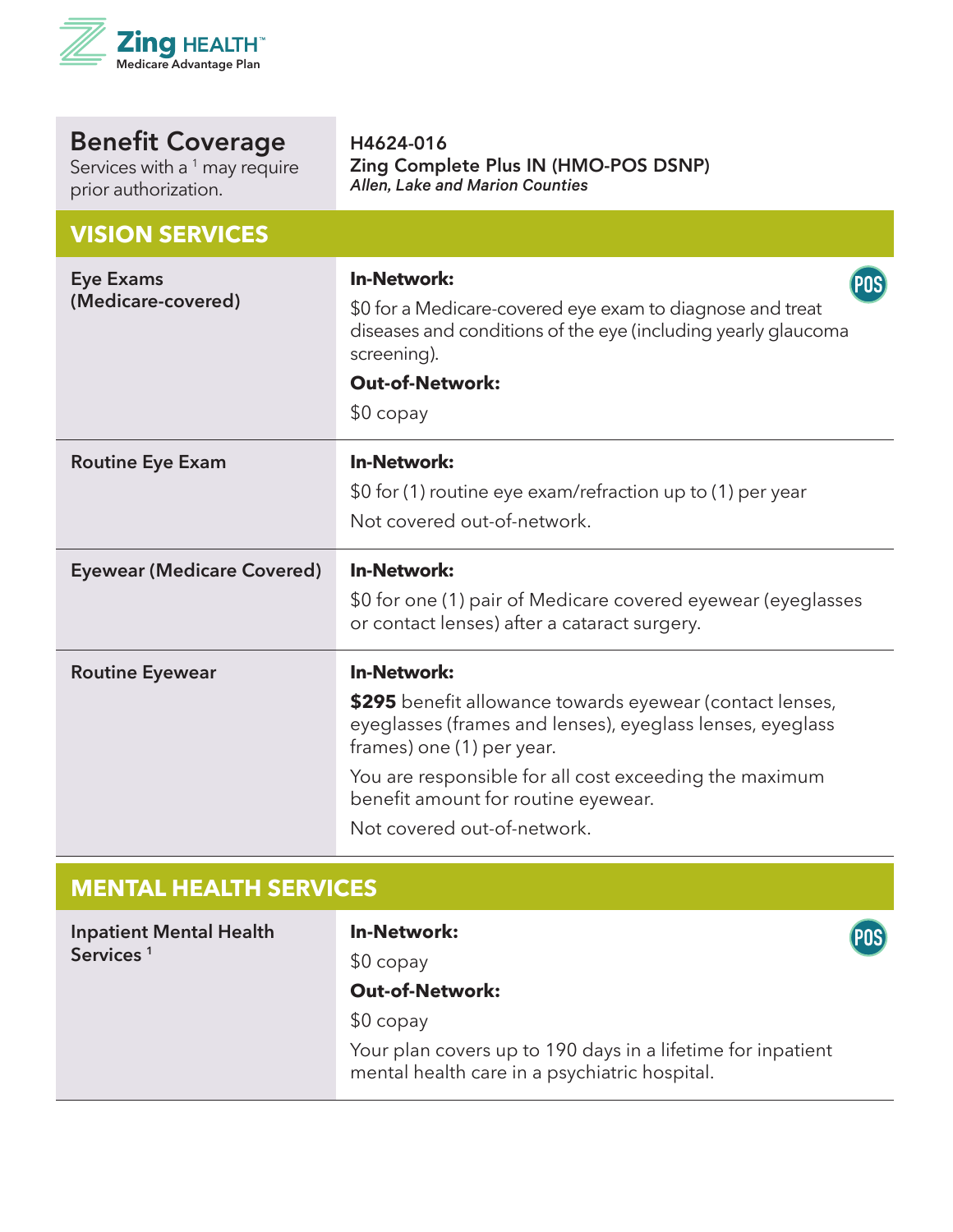

Services with a <sup>1</sup> may require prior authorization.

H4624-016 Zing Complete Plus IN (HMO-POS DSNP) *Allen, Lake and Marion Counties*

#### **MENTAL HEALTH SERVICES** *(continued)* **Outpatient Mental Health In-Network: POS Services (including**  \$0 for Medicare-covered individual therapy visits. **psychiatric services)** \$0 for Medicare-covered group therapy visits **Out-of-Network:** \$0 for Medicare-covered individual therapy visits. \$0 for Medicare-covered group therapy visits. **In-Network: Outpatient Substance Abuse POS Services <sup>1</sup>** \$0 for Medicare-covered individual therapy visits. \$0 for Medicare-covered group therapy visits **Out-of-Network:** \$0 for Medicare-covered individual therapy visits. \$0 for Medicare-covered group therapy visits. **Opioid Treatment Services <sup>1</sup> In-Network:**  \$0 copay **Out-of-Network:** \$0 copay **SKILLED NURSING In-Network: Skilled Nursing Facility POS (SNF)<sup>1</sup>** \$0 copay **Out-of-Network:** \$0 copay Our plan covers up to 100 days per benefit period.

#### **THERAPY AND REHABILITATION SERVICES**

**Occupational Therapy Services <sup>1</sup>**

**In-Network:**  \$0 copay

**Out-of-Network:**

\$0 copay

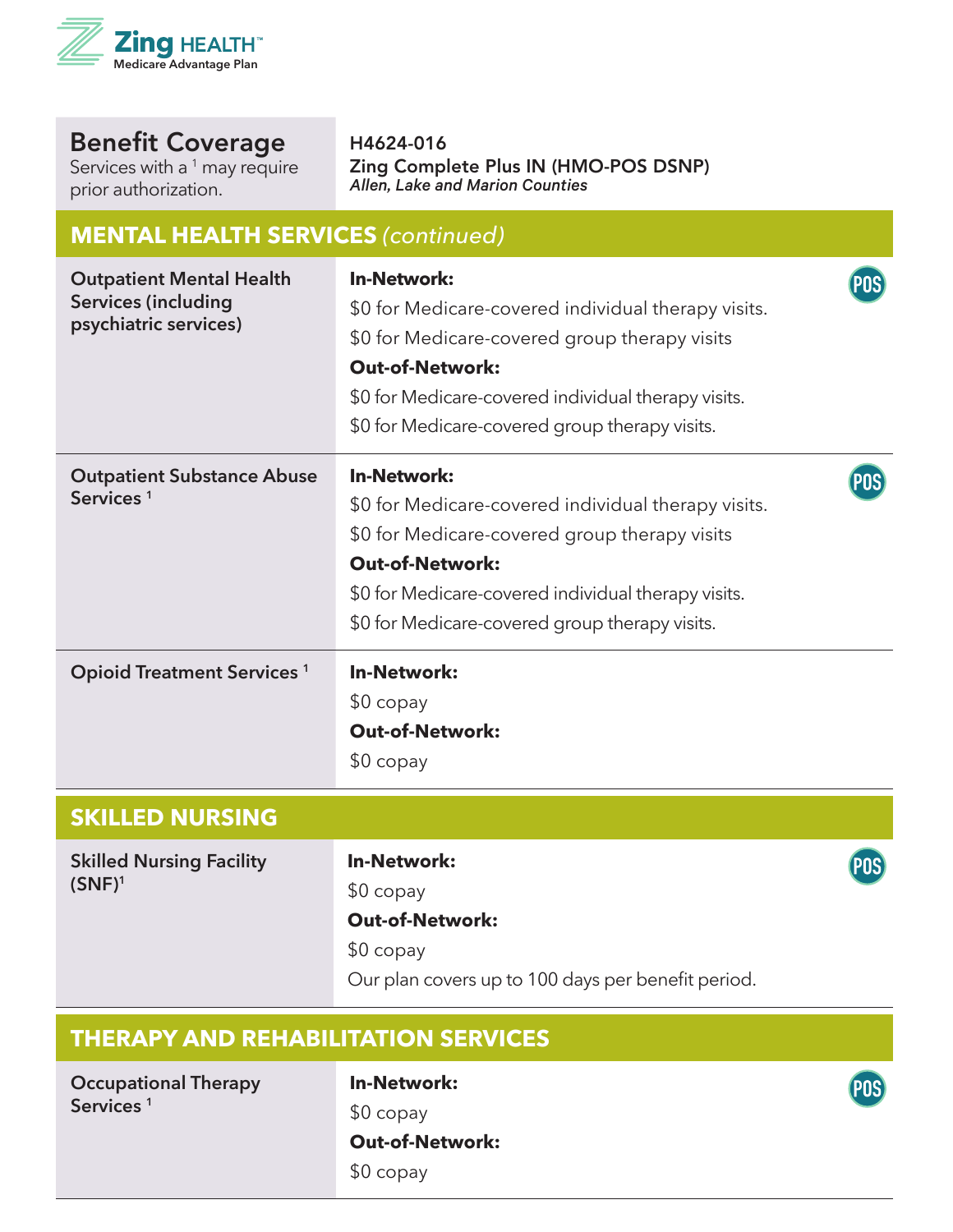

Services with a  $^1$  may require prior authorization.

H4624-016 Zing Complete Plus IN (HMO-POS DSNP) *Allen, Lake and Marion Counties*

# **THERAPY AND REHABILITATION SERVICES** *(continued)*

| <b>Physical Therapy and Speech-</b><br>Language Therapy <sup>1</sup> | <b>In-Network:</b><br>$$0$ copay<br><b>Out-of-Network:</b><br>$$0$ copay                                                                                                                                                                           | POS |
|----------------------------------------------------------------------|----------------------------------------------------------------------------------------------------------------------------------------------------------------------------------------------------------------------------------------------------|-----|
| <b>Cardiac and Pulmonary</b><br>Rehabilitation Services <sup>1</sup> | <b>In-Network:</b><br>$$0$ copay<br><b>Out-of-Network:</b>                                                                                                                                                                                         |     |
|                                                                      | $$0$ copay<br>Services include Medicare-covered: cardiac rehabilitation,<br>intensive cardiac rehabilitation, pulmonary rehabilitation<br>services, supervised exercise therapy (SET) for symptomatic<br>peripheral artery disease (PAD) services. |     |

| <b>AMBULANCE AND TRANSPORTATION SERVICES</b>    |                                                                                                                                                                                                               |
|-------------------------------------------------|---------------------------------------------------------------------------------------------------------------------------------------------------------------------------------------------------------------|
| <b>Ground Service</b>                           | $$0$ copay<br>Prior authorization may be required for nonemergency Medicare<br>services.                                                                                                                      |
| Air Service (one-way trip)                      | $$0$ copay                                                                                                                                                                                                    |
| Non-Emergency<br><b>Transportation Services</b> | <b>In-Network:</b><br>\$0 for 50 one-way trips per year to plan approved health-related locations. Call Customer Service in advance to reserve a ride for<br>your appointment.<br>Not covered out-of-network. |

### **ADDITIONAL DRUG COVERAGE**

| Medicare Part B Drugs <sup>1</sup> | <b>In-Network:</b><br>(POS)                                                                  |
|------------------------------------|----------------------------------------------------------------------------------------------|
|                                    | $$0$ copay                                                                                   |
|                                    | <b>Out-of-Network:</b>                                                                       |
|                                    | $$0$ copay                                                                                   |
|                                    | Includes Medicare Part B Chemotherapy and Radiation Drugs and<br>other Medicare Part B Drugs |
|                                    | Prior authorization may be required.                                                         |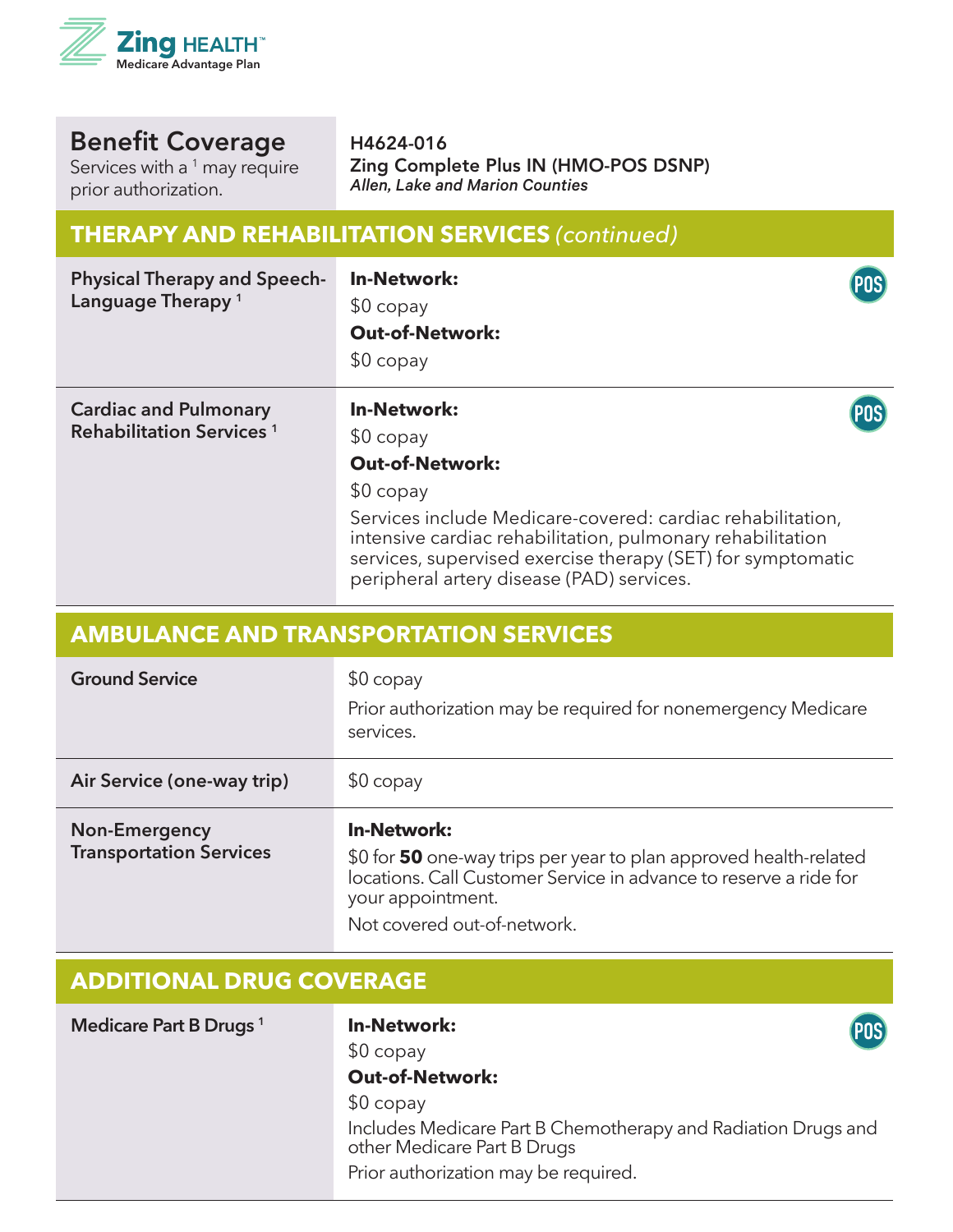

| <b>Benefit Coverage</b>              | H4624-016<br>Zing Complete Plus IN (HMO-POS DSNP)<br>Allen, Lake and Marion Counties                                                                                                                                                                        |
|--------------------------------------|-------------------------------------------------------------------------------------------------------------------------------------------------------------------------------------------------------------------------------------------------------------|
| <b>OUTPATIENT PRESCRIPTION DRUGS</b> |                                                                                                                                                                                                                                                             |
| <b>Part D Premium</b>                | \$0 or \$29.70                                                                                                                                                                                                                                              |
|                                      | What you should know                                                                                                                                                                                                                                        |
|                                      | Depending on your level of subsidy through the Low-Income<br>Subsidy or "Extra Help" program, you may pay no Part D<br>premium.                                                                                                                             |
| <b>Part D Deductible</b>             | \$480 (Tier 1 excluded)                                                                                                                                                                                                                                     |
|                                      | What you should know                                                                                                                                                                                                                                        |
|                                      | Depending on your level of subsidy through the Low-Income<br>Subsidy or "Extra Help" program, you may pay no Part D<br>deductible.                                                                                                                          |
| <b>Initial Coverage Stage</b>        | You are in the Initial Coverage Stage until you reach \$4,430 in<br>drug costs (year to date). You pay the following until your total<br>yearly drug cost reach \$4,430. Total yearly drug costs are the<br>total drug costs paid by both you and our plan. |
|                                      | Depending on your subsidy level, you pay:                                                                                                                                                                                                                   |
|                                      | • \$1.35 or \$3.95 (for generic drugs, or drugs that are treated<br>like a generic) or<br>• \$4.00 or \$9.85 (all other drugs) or<br>• 50.                                                                                                                  |
|                                      | Specialty drugs are limited to a 30-day supply.                                                                                                                                                                                                             |
|                                      | If you reside in a long-term care (LTC) facility, you pay                                                                                                                                                                                                   |
|                                      | the same as a retail pharmacy. When you move from one                                                                                                                                                                                                       |
|                                      | phase of the Part D benefit to another, your cost-sharing                                                                                                                                                                                                   |
|                                      | may change as well. For more information on the additional<br>pharmacy specific cost-sharing and the phase of the benefit,<br>please call us or access our Evidence of Coverage online.                                                                     |
|                                      | This plan includes enhanced drug coverage of certain<br>excluded drugs. Generic only Sildenafil (Viagra) is<br>available on Tier 2.                                                                                                                         |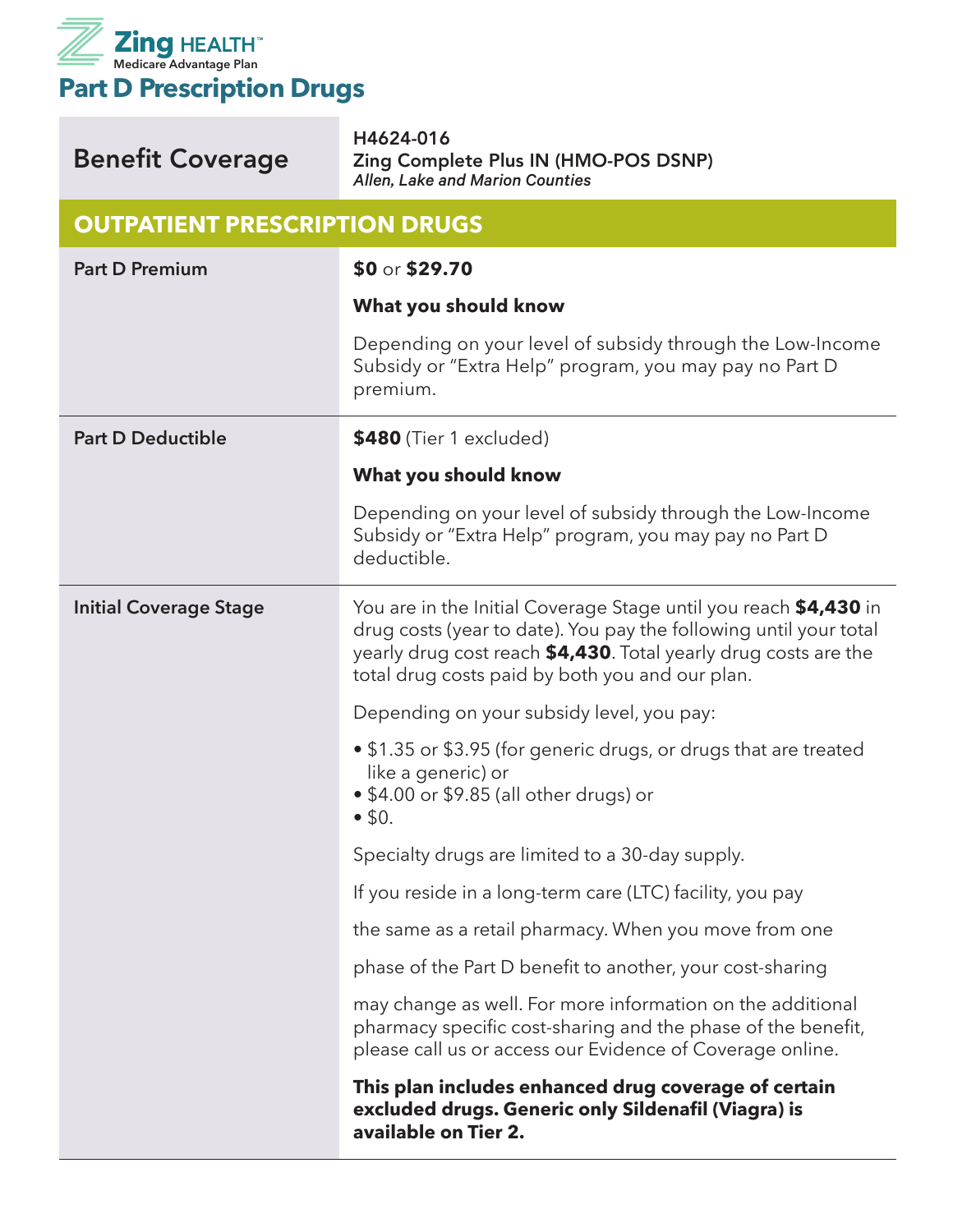

H4624-016 Zing Complete Plus IN (HMO-POS DSNP) *Allen, Lake and Marion Counties*

#### **OUTPATIENT PRESCRIPTION DRUGS** *(continued)*

| <b>Standard Retail Cost-Sharing</b> | 30-day Supply                                                                                                         |
|-------------------------------------|-----------------------------------------------------------------------------------------------------------------------|
| <b>Tier 1: Preferred Generic</b>    | \$0                                                                                                                   |
| <b>Tier 2: Generic</b>              | Generics: \$0/\$1.35/\$3.95<br><b>Brands: \$0 / \$4.00 / \$9.85</b>                                                   |
| <b>Tier 3: Preferred Brand</b>      | Generics: \$0 / \$1.35 / \$3.95<br><b>Brands: \$0 / \$4.00 / \$9.85</b>                                               |
| <b>Tier 4: Non-Preferred Brand</b>  | Generics: \$0 / \$1.35 / \$3.95<br><b>Brands: \$0 / \$4.00 / \$9.85</b>                                               |
| <b>Tier 5: Specialty Tier</b>       | Generics: \$0/\$1.35/\$3.95<br><b>Brands:</b> \$0 / \$4.00 / \$9.85                                                   |
|                                     | Specialty drugs are limited to a 30 day-supply                                                                        |
|                                     |                                                                                                                       |
| <b>Mail Order Cost-Sharing</b>      | 90-day Supply                                                                                                         |
| <b>Tier 1: Preferred Generic</b>    | \$0                                                                                                                   |
| <b>Tier 2: Generic</b>              | Generics: \$0/\$1.35/\$3.95<br><b>Brands: \$0 / \$4.00 / \$9.85</b>                                                   |
| <b>Tier 3: Preferred Brand</b>      | Generics: \$0/\$1.35/\$3.95<br><b>Brands: \$0 / \$4.00 / \$9.85</b>                                                   |
| <b>Tier 4: Non-Preferred Brand</b>  | Generics: \$0 / \$1.35 / \$3.95<br><b>Brands: \$0 / \$4.00 / \$9.85</b>                                               |
| <b>Tier 5: Specialty Tier</b>       | Generics: \$0/\$1.35/\$3.95<br><b>Brands: \$0 / \$4.00 / \$9.85</b><br>Specialty drugs are limited to a 30 day-supply |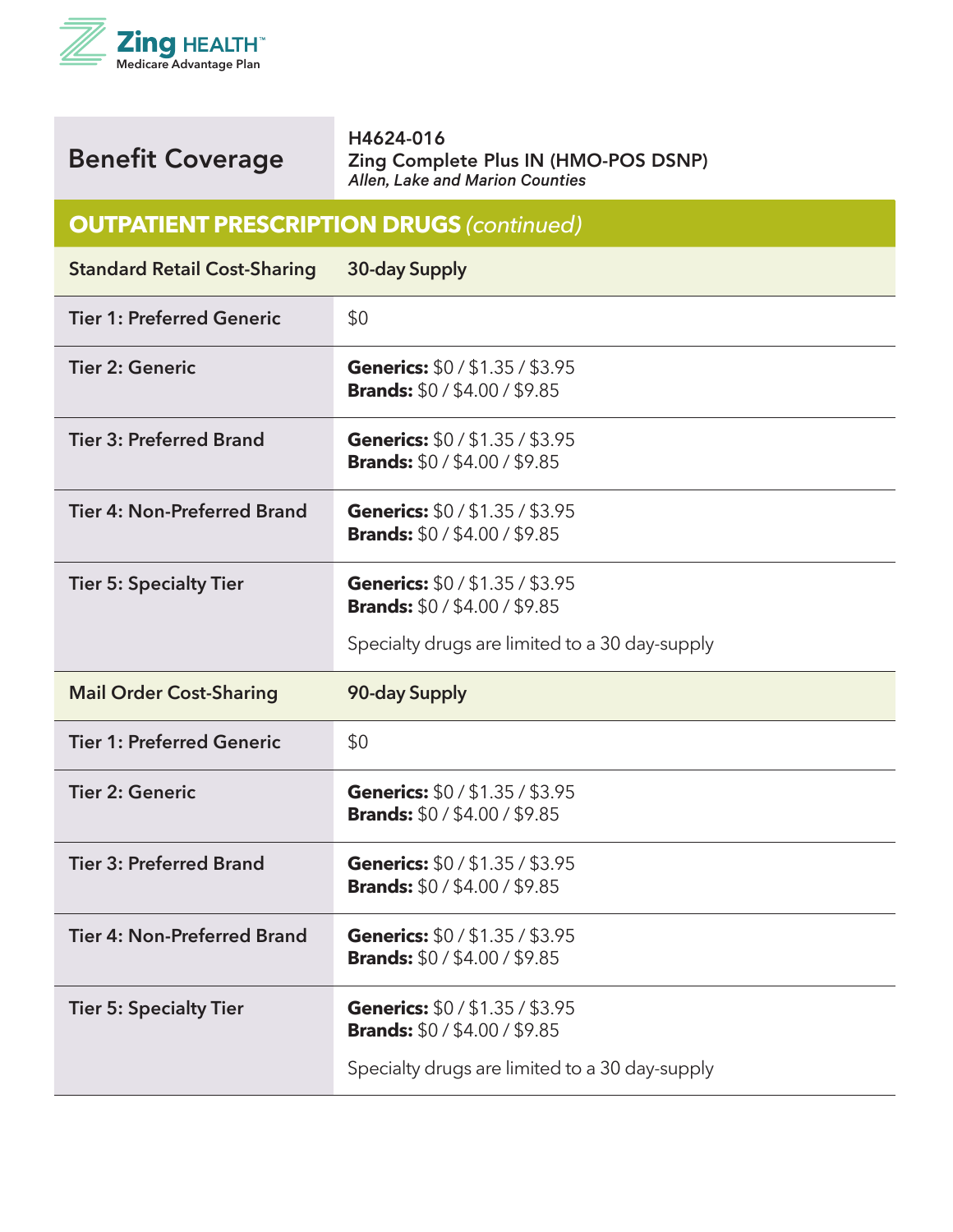

H4624-016 Zing Complete Plus IN (HMO-POS DSNP) *Allen, Lake and Marion Counties*

#### **OUTPATIENT PRESCRIPTION DRUGS** *(continued)*

| <b>Coverage Gap</b>                | Most Medicare drug plans have a Coverage Gap (also called<br>the "donut hole"). This means that there's a temporary change in<br>what you will pay for your drugs. The coverage gap begins after<br>you and your drug plan together have spent \$4,430 for covered<br>drugs. Members who get Extra Help paying Part D costs won't<br>enter the coverage gap. |
|------------------------------------|--------------------------------------------------------------------------------------------------------------------------------------------------------------------------------------------------------------------------------------------------------------------------------------------------------------------------------------------------------------|
| <b>Catastrophic Coverage Stage</b> | The Catastrophic Coverage Stage begins after your yearly out-<br>of-pocket drug costs (including drugs purchased through your<br>retail pharmacy and through mail order) reach \$7,050, you pay<br>nothing.                                                                                                                                                  |

Cost-Sharing may change depending on the pharmacy you choose and when you enter a new phase of the drug stages.

Your cost share may differ depending on when you enter another phase of the drug benefit and if you qualify for "Extra Help." To find out if you qualify for "Extra Help," please contact the Social Security Office at 1-800-772-1213 Monday through Friday, 7 a.m. – 7 p.m. TTY users should call 1-800-325-0778.

For more information on additional pharmacy specific cost-share and the drug coverage stages, please call our Customer Service department or access our "Evidence of Coverage" online or request one by mail.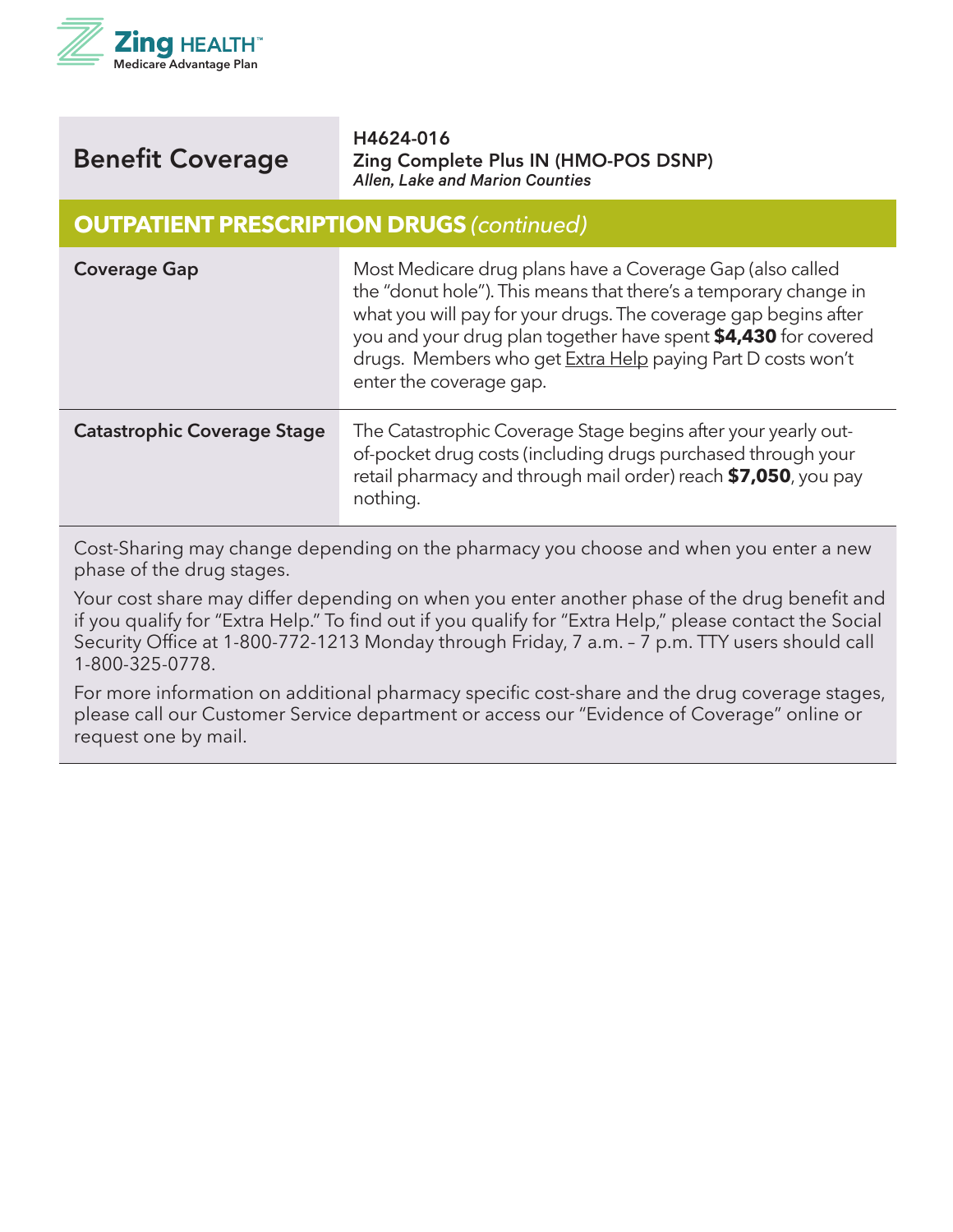

Services with a  $1$  may require prior authorization.

H4624-016 Zing Complete Plus IN (HMO-POS DSNP) *Allen, Lake and Marion Counties*

### **FOOT CARE (PODIATRY SERVICES)**

| <b>Podiatry Services</b><br>(Medicare-covered) | <b>In-Network:</b>                      | POS) |
|------------------------------------------------|-----------------------------------------|------|
|                                                | \$0                                     |      |
|                                                | <b>Out-of-Network:</b>                  |      |
|                                                | \$0                                     |      |
| <b>Routine Podiatry Services</b>               | <b>In-Network:</b>                      |      |
|                                                | \$0 for six (6) routine visits per year |      |
|                                                | Not covered out-of-network.             |      |

#### **MEDICAL EQUIPMENT AND SUPPLIES**

| <b>Durable Medical Equipment</b><br>(wheelchairs, oxygen, etc.) <sup>1</sup> | <b>In-Network:</b>                                                                               |  |
|------------------------------------------------------------------------------|--------------------------------------------------------------------------------------------------|--|
|                                                                              | \$0                                                                                              |  |
|                                                                              | <b>Out-of-Network:</b>                                                                           |  |
|                                                                              | \$0                                                                                              |  |
|                                                                              | Prior authorization required on any durable medical<br>equipment (DME) costs greater than \$500. |  |
|                                                                              |                                                                                                  |  |
| <b>Prosthetic Devices (braces,</b>                                           | <b>In-Network:</b>                                                                               |  |
| artificial limbs, etc.) and<br><b>Related Medical Supplies 1</b>             | \$0                                                                                              |  |
|                                                                              | <b>Out-of-Network:</b>                                                                           |  |
|                                                                              | \$0                                                                                              |  |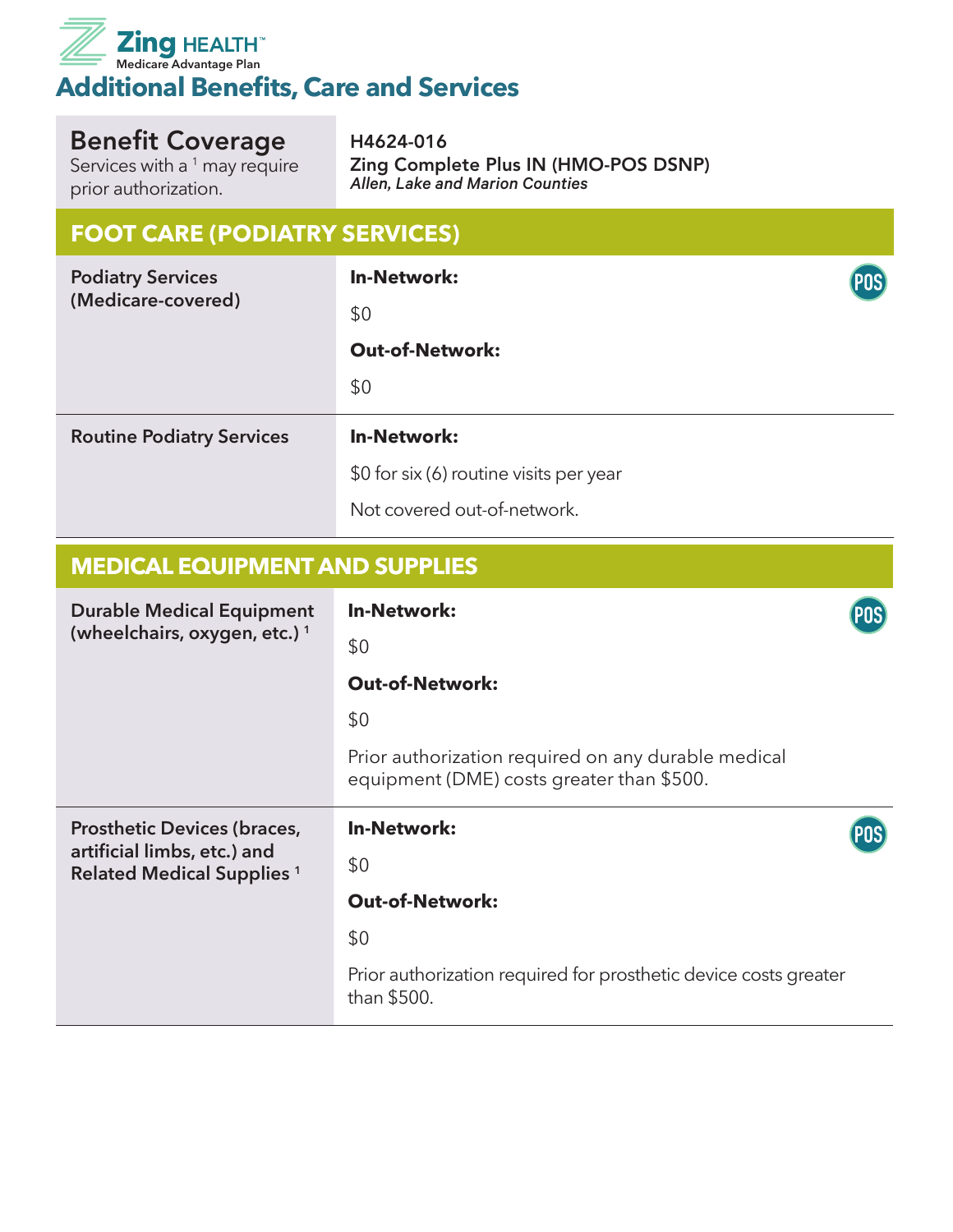

Services with a  $1$  may require prior authorization.

H4624-016 Zing Complete Plus IN (HMO-POS DSNP) *Allen, Lake and Marion Counties*

# **MEDICAL EQUIPMENT AND SUPPLIES** *(continued)*

| <b>Diabetes Supplies and</b><br><b>Services</b> | <b>In-Network:</b><br>POS <sup>)</sup>                                                                                                    |
|-------------------------------------------------|-------------------------------------------------------------------------------------------------------------------------------------------|
|                                                 | \$0 for diabetic supplies                                                                                                                 |
|                                                 | \$0 for diabetic therapeutic shoes or inserts                                                                                             |
|                                                 | <b>Out-of-Network:</b>                                                                                                                    |
|                                                 | \$0                                                                                                                                       |
|                                                 | Zing Health limits diabetic supplies and services to<br>specified manufacturers. Call Customer Service for more<br>information.           |
| <b>CHIROPRACTIC CARE</b>                        |                                                                                                                                           |
| <b>Chiropractic Services</b>                    | <b>In-Network:</b><br>(POS)                                                                                                               |
| (Medicare Covered)                              | \$0 for manual manipulation of the spine to correct subluxation<br>(when one or more of the bones of your spine move out of<br>position). |
|                                                 | <b>Out-of-Network:</b>                                                                                                                    |
|                                                 | \$0                                                                                                                                       |
| <b>HOME HEALTH CARE</b>                         |                                                                                                                                           |
| Home Health Care <sup>1</sup>                   | <b>In-Network:</b><br>POS                                                                                                                 |
| (Medicare-covered)                              | \$0                                                                                                                                       |
|                                                 | <b>Out-of-Network:</b>                                                                                                                    |
|                                                 | \$0                                                                                                                                       |
|                                                 | Prior authorization may be required.                                                                                                      |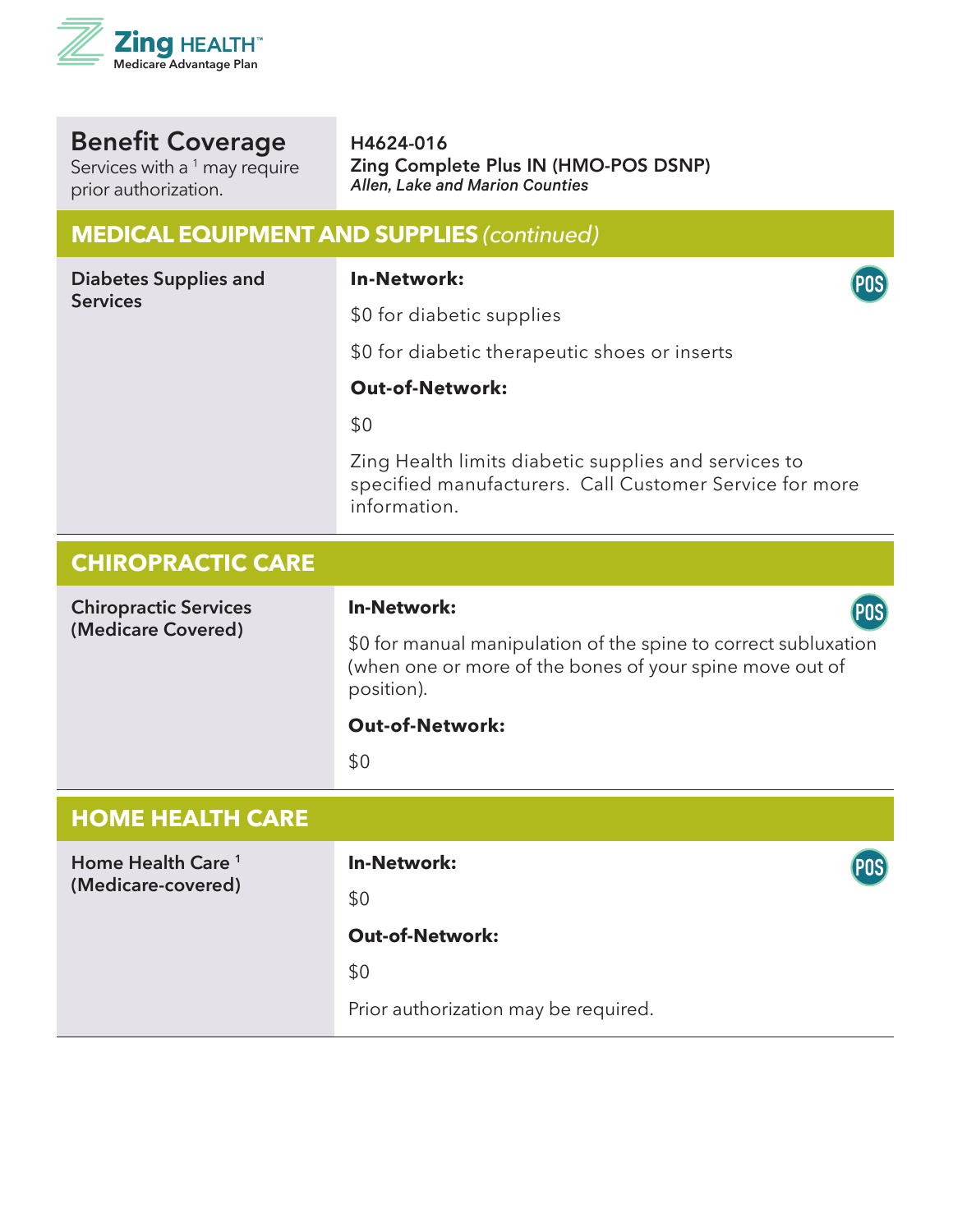

| <b>Benefit Coverage</b><br>Services with a <sup>1</sup> may require<br>prior authorization. | H4624-016<br>Zing Complete Plus IN (HMO-POS DSNP)<br>Allen, Lake and Marion Counties                    |
|---------------------------------------------------------------------------------------------|---------------------------------------------------------------------------------------------------------|
| <b>HOSPICE</b>                                                                              |                                                                                                         |
| <b>Hospice Care</b>                                                                         | You must get your care from a Medicare-certified hospice<br>provider.                                   |
|                                                                                             | You must consult with the plan before you select hospice.                                               |
|                                                                                             | You pay part of the cost for outpatient drugs.                                                          |
|                                                                                             | Original Medicare will be billed for your hospice care, even if<br>you're in a Medicare Advantage plan. |
| <b>RENAL DIALYSIS</b>                                                                       |                                                                                                         |
| Renal Dialysis <sup>1</sup>                                                                 | <b>In-Network:</b>                                                                                      |
|                                                                                             | \$0 for Medicare-covered dialysis treatments.                                                           |
|                                                                                             | \$0 for kidney disease education services.                                                              |
|                                                                                             | Not covered out-of-network.                                                                             |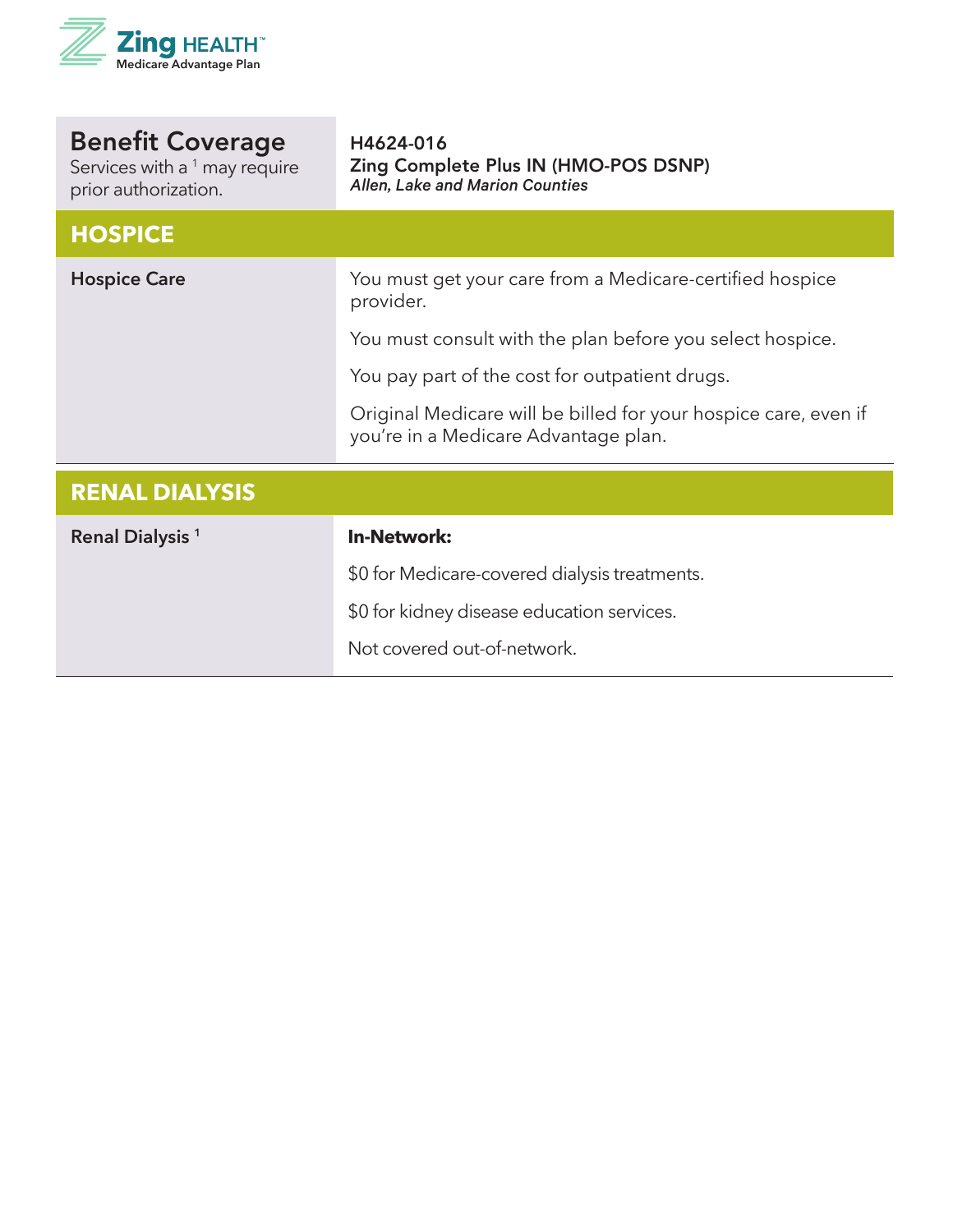

#### Additional Covered Benefits H4624-016

Zing Complete Plus IN (HMO-POS DSNP) *Allen, Lake and Marion Counties*

#### **OVER-THE-COUNTER (OTC) ITEMS**

| Over-the-Counter (OTC) | \$300 every (3) months for OTC items.                                                                                                                   |
|------------------------|---------------------------------------------------------------------------------------------------------------------------------------------------------|
|                        | The OTC benefit includes nicotine replacement therapy<br>$(NRT)$ .                                                                                      |
|                        | The OTC debit card allows members to purchase health<br>related items from retail pharmacies as well as mail order<br>purchases.                        |
|                        | If you do not use all your quarterly OTC benefit amount<br>when you order, the remaining balance will not accumulate<br>to the next OTC benefit period. |
|                        | You can order:                                                                                                                                          |
|                        | • Online - visit NationsOTC.com/ZingHealth                                                                                                              |
|                        | • By Phone - call a NationsOTC Member Experience<br>Advisor at 1-877-273-3381 (TTY: 711), 24 hours a day,<br>seven days a week, 365 days a year.        |
|                        | . By Mail - Fill out and return the order form in the<br>NationsOTC/Zing Health product catalog.                                                        |
|                        | • Retail - through an approved, in network retailer                                                                                                     |
|                        | Please visit our website at www.myzinghealth.com to see<br>our list of covered over-the-counter items.                                                  |
|                        | Not covered out-of-network.                                                                                                                             |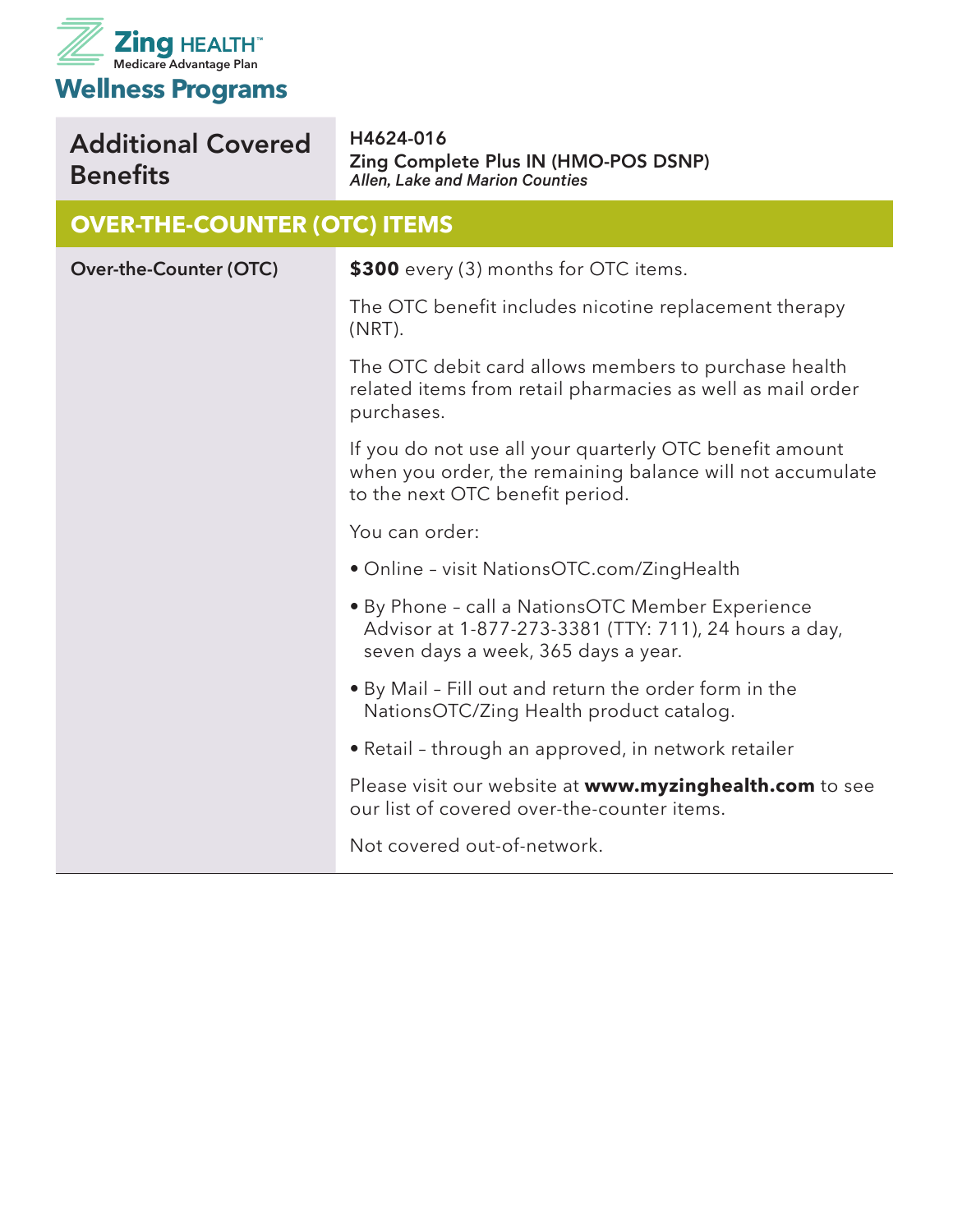

| <b>Additional Covered</b><br><b>Benefits</b>                                                                                                                                                                                                                                                                                                                                                                                                                                                                                                                                                                      | H4624-016<br>Zing Complete Plus IN (HMO-POS DSNP)<br>Allen, Lake and Marion Counties                                                                                                                                                                                                                                                                                   |
|-------------------------------------------------------------------------------------------------------------------------------------------------------------------------------------------------------------------------------------------------------------------------------------------------------------------------------------------------------------------------------------------------------------------------------------------------------------------------------------------------------------------------------------------------------------------------------------------------------------------|------------------------------------------------------------------------------------------------------------------------------------------------------------------------------------------------------------------------------------------------------------------------------------------------------------------------------------------------------------------------|
| <b>MEAL BENEFIT</b>                                                                                                                                                                                                                                                                                                                                                                                                                                                                                                                                                                                               |                                                                                                                                                                                                                                                                                                                                                                        |
| <b>Re-admission Prevention Meals</b>                                                                                                                                                                                                                                                                                                                                                                                                                                                                                                                                                                              | You pay nothing for meals immediately following an<br>Inpatient Acute Hospital stay to aid in recovery with a<br>maximum of 10 meals (limitations and exclusions apply).<br>Not covered out-of-network.                                                                                                                                                                |
| <b>Healthy Foods Card (Grocery</b><br>Debit Card)                                                                                                                                                                                                                                                                                                                                                                                                                                                                                                                                                                 | Members receive a \$35 monthly allowance to buy healthy<br>foods and produce.                                                                                                                                                                                                                                                                                          |
| Members must have one or<br>more of the following chronic<br>condition categories:<br>1. Chronic alcohol and other<br>drug dependence<br>2. Autoimmune disorders<br>3. Cancer, excluding pre-cancer<br>conditions or in-situ status<br>4. Cardiovascular disorders<br>5. Chronic heart failure<br>6. Dementia<br>7. Diabetes mellitus<br>8. End-stage liver disease<br>9. End-stage renal disease<br>(ESRD) requiring dialysis<br>10. Severe hematologic disorders<br>11.HIV/AIDS<br>12. Chronic lung disorders<br>13. Chronic and disabling mental<br>health conditions<br>14. Neurologic disorders<br>15.Stroke | Members with a qualifying chronic condition can purchase<br>plan-approved food products through a mail order<br>solution or at participating retail locations using their<br>physical card.<br>For a complete list of qualifying chronic conditions, please<br>call Customer Service or reference your Evidence of<br>Coverage booklet.<br>Not covered out-of-network. |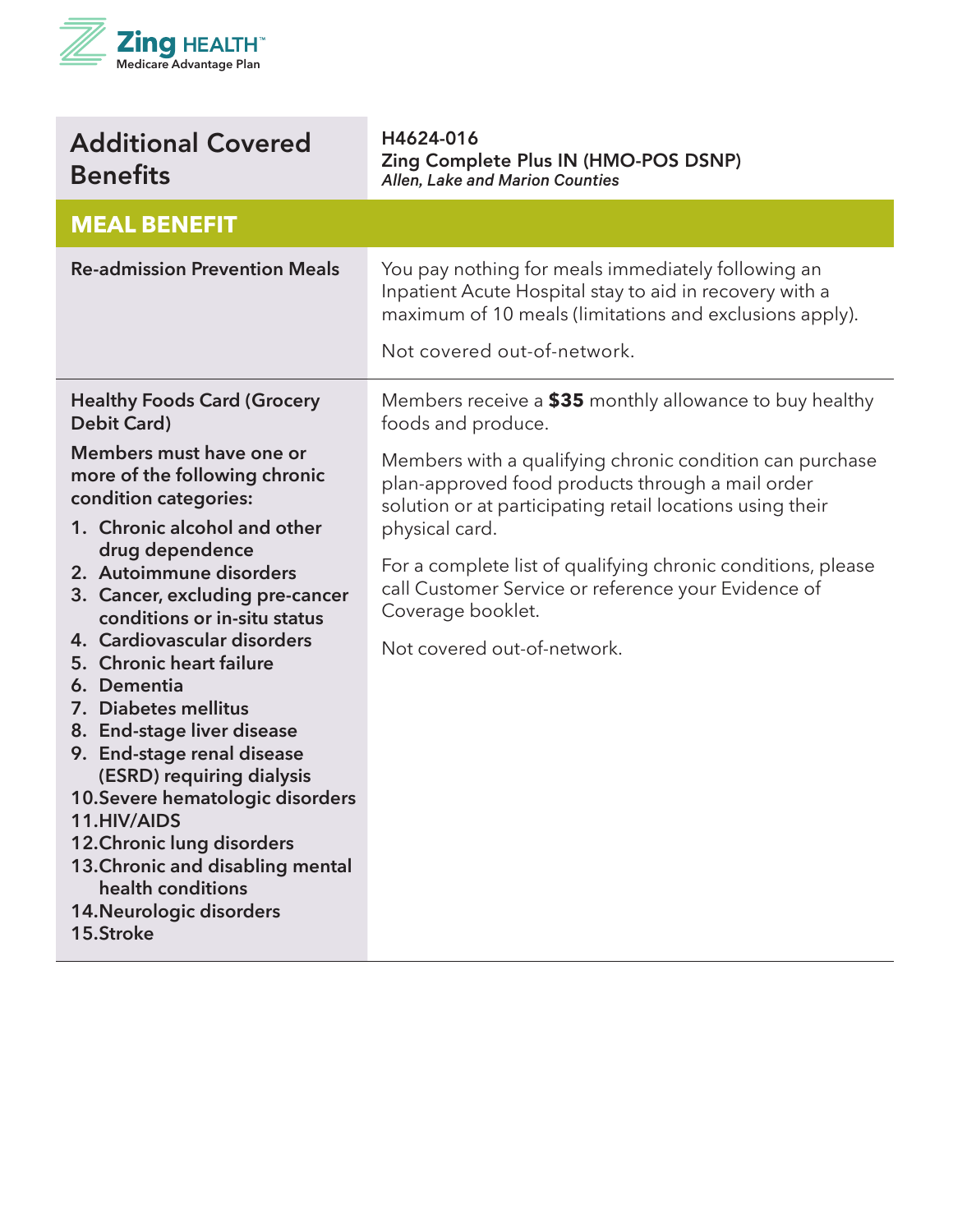

| <b>Additional Covered</b> |  |
|---------------------------|--|
| <b>Benefits</b>           |  |

#### **IN-HOME SUPPORT SERVICES**

| <b>In-Home Senior Assistance</b> | Members are eligible for 60 hours per year of PAPA services at no<br>cost to the member.                                                                                                                                                                                                                                                                                                                                                                                                                       |
|----------------------------------|----------------------------------------------------------------------------------------------------------------------------------------------------------------------------------------------------------------------------------------------------------------------------------------------------------------------------------------------------------------------------------------------------------------------------------------------------------------------------------------------------------------|
|                                  | PAPA combats loneliness and social isolation by connecting<br>PAPA Pals with our members for companionship and help with<br>Instrumental Activities of Daily Living (IADL). PAPA Pals assist<br>members with services including but not limited to grocery<br>shopping, medication pick up, doctor's appointments, technical<br>guidance, reminders, light house help, light exercise and activity.<br>PAPA Pals can support our members either in their homes or<br>virtually.<br>Not covered out-of-network. |
|                                  |                                                                                                                                                                                                                                                                                                                                                                                                                                                                                                                |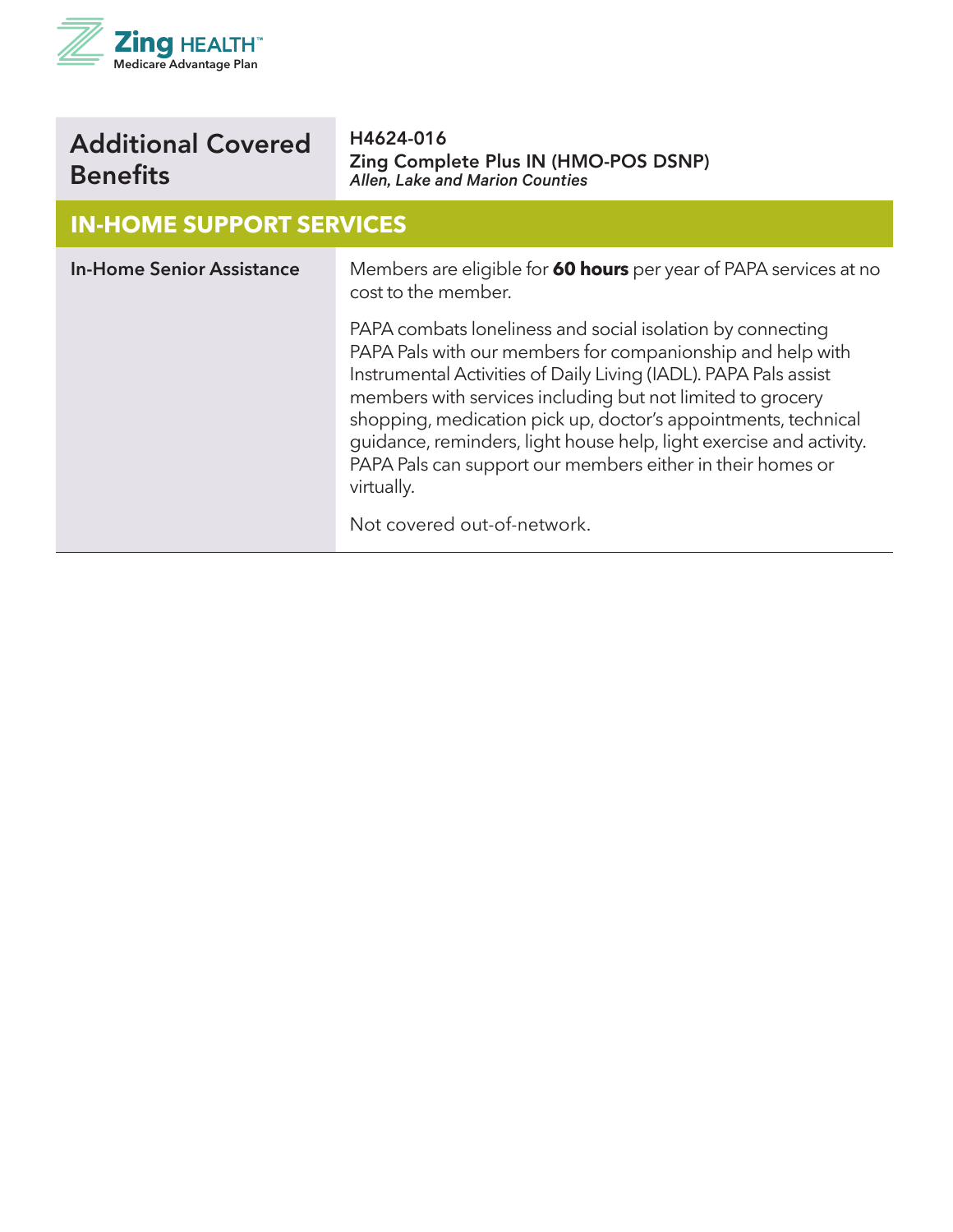

| <b>Additional Covered</b> |  |
|---------------------------|--|
| <b>Benefits</b>           |  |

### **HEALTH CLUB MEMBERSHIPS**

| Silver & Fit Fitness®               | Silver & Fit Fitness® membership is available at no cost while<br>you are a member of our plan.                                                                                                                                                                                          |
|-------------------------------------|------------------------------------------------------------------------------------------------------------------------------------------------------------------------------------------------------------------------------------------------------------------------------------------|
|                                     | You can find a list of participating clubs on our website at<br>www.myzinghealth.com or call Customer Service.                                                                                                                                                                           |
|                                     | Not covered out-of-network.                                                                                                                                                                                                                                                              |
| <b>Weight Management</b><br>Program | Zing Health's weight loss and long-term weight maintenance<br>program is achieved through changes in diet, eating-related<br>behaviors and physical activity. At no cost to you, a team of<br>dietitians and exercise staff will tailor a program to meet members'<br>weight loss goals. |
|                                     | Your plan also provides complimentary vouchers for membership<br>in the Weight Watchers program.                                                                                                                                                                                         |
|                                     | Weight Watchers meals are not covered.                                                                                                                                                                                                                                                   |
|                                     | Not covered out-of-network.                                                                                                                                                                                                                                                              |
| <b>NURSING HOTLINE</b>              |                                                                                                                                                                                                                                                                                          |
| 24/7 Nurse Advice Line              | Members may call the Nurse Advice Line with questions about<br>health-related issues, symptoms you may be experiencing, and<br>to get advice about seeing a doctor or going to the hospital.                                                                                             |
|                                     | A Nurse is available at no cost to you 24 hours a day, 7 days a<br>week by phone at:                                                                                                                                                                                                     |
|                                     | 1-855-4-ZHNURSE<br>$(1 - 855 - 494 - 6877)$                                                                                                                                                                                                                                              |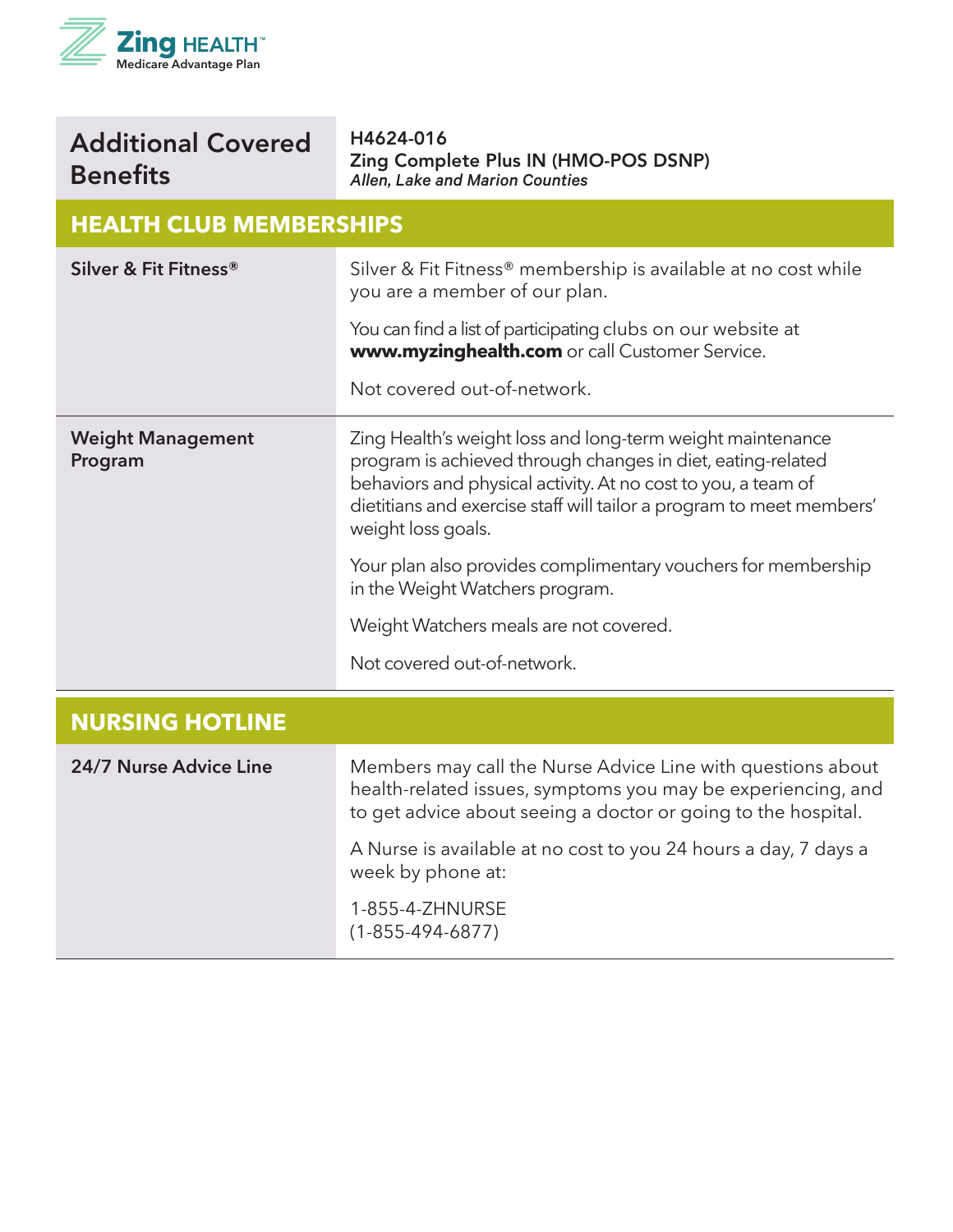

| <b>Additional Covered</b><br><b>Benefits</b> | H4624-016<br>Zing Complete Plus IN (HMO-POS DSNP)<br>Allen, Lake and Marion Counties                                                                                                                                                                                                             |
|----------------------------------------------|--------------------------------------------------------------------------------------------------------------------------------------------------------------------------------------------------------------------------------------------------------------------------------------------------|
| <b>SAFETY DEVICES</b>                        |                                                                                                                                                                                                                                                                                                  |
| <b>In-Home Safety Devices</b>                | \$0 for plan-approved in-home safety devices of the following<br>items: grab bar, handheld shower wand, toilet safety rail, bath tub<br>assist bar, raised toilet seat, bedside commode, bath bench, bath<br>transfer bench.                                                                     |
|                                              | Plan does not cover any assembly or installation costs. Plan is not<br>held liable for improper assembly, installation, repairs, or other<br>modifications. Members are responsible for any, and all costs<br>associated with assembly, installation and repairs.<br>Not covered out-of-network. |

#### **PERSONAL EMERGENCY RESPONSE SYSTEM**

| <b>Personal Emergency</b><br><b>Response System (PERS)</b> | \$0<br>Zing members may sign up for the PERS benefit to receive<br>emergency alert services from ADT Security Services (ADT).<br>Members will have access to a customizable PERS offering,<br>including three (3) emergency alert solutions: |
|------------------------------------------------------------|----------------------------------------------------------------------------------------------------------------------------------------------------------------------------------------------------------------------------------------------|
|                                                            | • Medical Alert Basic (PERS Basic): an in-home unit with range of<br>up to 300-feet                                                                                                                                                          |
|                                                            | • Medical Alert Plus (PERS Plus): an in-home unit with 600-foot<br>pendant range                                                                                                                                                             |
|                                                            | • On-The-Go (PERS On-The-Go): Mobile base unit with optional<br><b>Fall Detection</b>                                                                                                                                                        |
|                                                            | Not covered out-of-network.                                                                                                                                                                                                                  |

For a complete listing of your plan benefits and coverage, please refer to your Evidence of Coverage document or contact the plan for more detail.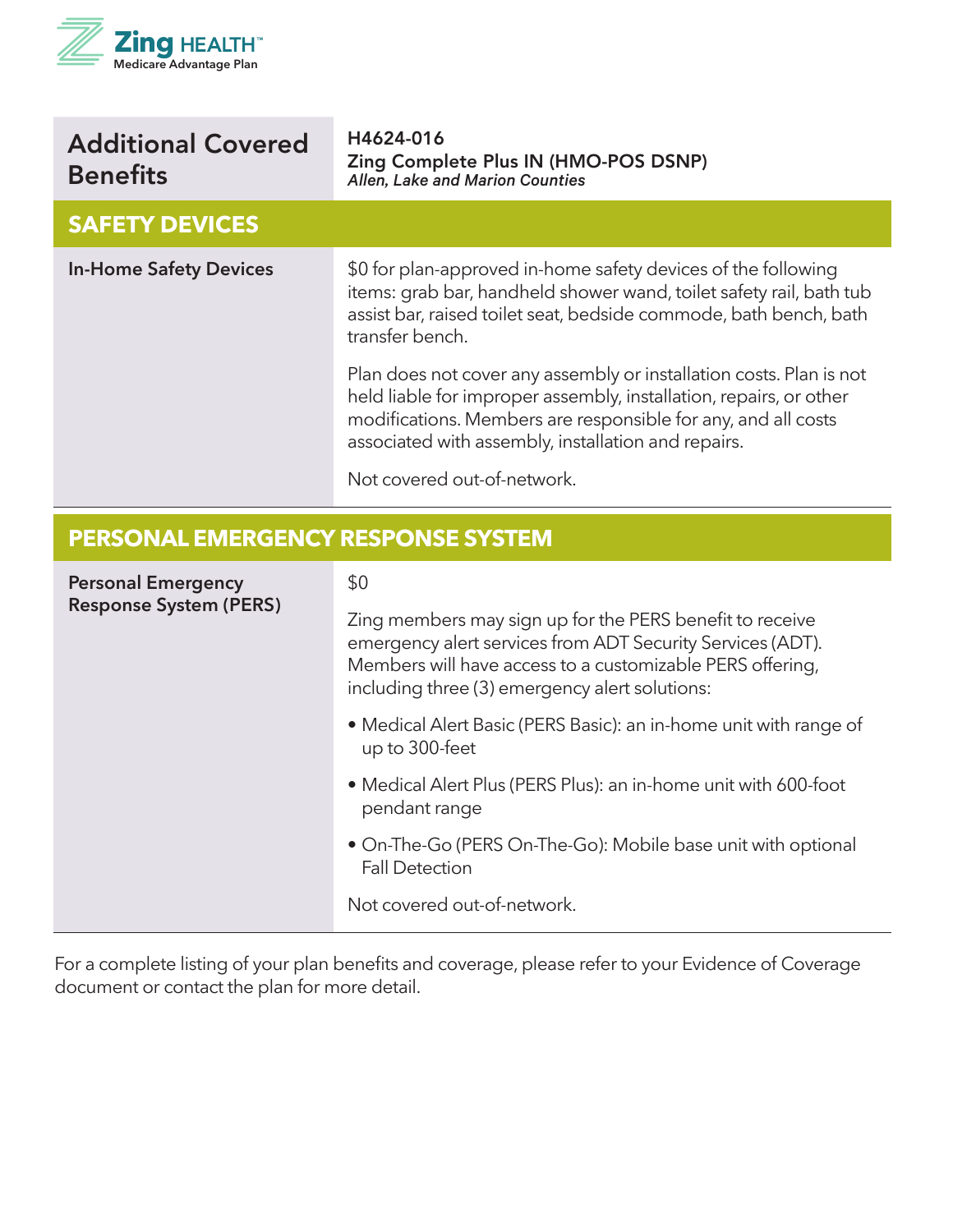

### **Medicaid Benefits**

In addition to the Medicare Advantage services described in the sections above, Zing Complete Plus IN (HMO-POS DSNP) provides the following Medicaid benefits based on the level of your Medicaid coverage. For eligibility rules and additional information about these services, please visit:

#### **https://www.in.gov/medicaid/**

There may be instances when the Medicaid limit is greater than the Medicare Advantage limit. In those instances where the Medicare Advantage limit has been exhausted, you may be eligible for coverage under the Indiana Medicaid program. **Be sure to show your Medicaid ID card to your provider when receiving services.**

| <b>Benefit Coverage</b>                                                               | H4624-016<br>Zing Complete Plus IN (HMO-POS DSNP)<br>Allen, Lake and Marion Counties                                                                       |
|---------------------------------------------------------------------------------------|------------------------------------------------------------------------------------------------------------------------------------------------------------|
| <b>INSTITUTIONAL AND CLINIC SERVICES</b>                                              |                                                                                                                                                            |
| <b>Free-standing Ambulatory</b><br><b>Service Center</b>                              | For dual-eligible members, Medicaid pays coinsurance, co-<br>payments and deductibles for Medicare-covered services.<br>\$0 for Medicaid-covered services. |
|                                                                                       |                                                                                                                                                            |
| <b>Public Health and Mental</b><br><b>Health Clinics</b>                              | For dual-eligible members, Medicaid pays coinsurance, co-<br>payments and deductibles for Medicare-covered services.                                       |
|                                                                                       | \$0 for Medicaid-covered services.                                                                                                                         |
| <b>Federally Qualified Health</b><br><b>Center (FQHC) services</b>                    | For dual-eligible members, Medicaid pays coinsurance, co-<br>payments and deductibles for Medicare-covered services.                                       |
|                                                                                       | \$0 for Medicaid-covered services.                                                                                                                         |
| <b>Inpatient Hospital services</b><br>(excluding institutions for<br>mental diseases) | For dual-eligible members, Medicaid pays coinsurance, co-<br>payments and deductibles for Medicare-covered services.                                       |
|                                                                                       | \$0 for Medicaid-covered services.                                                                                                                         |
|                                                                                       | Prior authorization may be required, including to rehab and<br>burn centers. Benefit limits may apply.                                                     |
| <b>Outpatient Hospital services</b>                                                   | For dual-eligible members, Medicaid pays coinsurance, co-<br>payments and deductibles for Medicare-covered services.                                       |
|                                                                                       | \$3 for Medicaid non-emergency visit in Emergency Room                                                                                                     |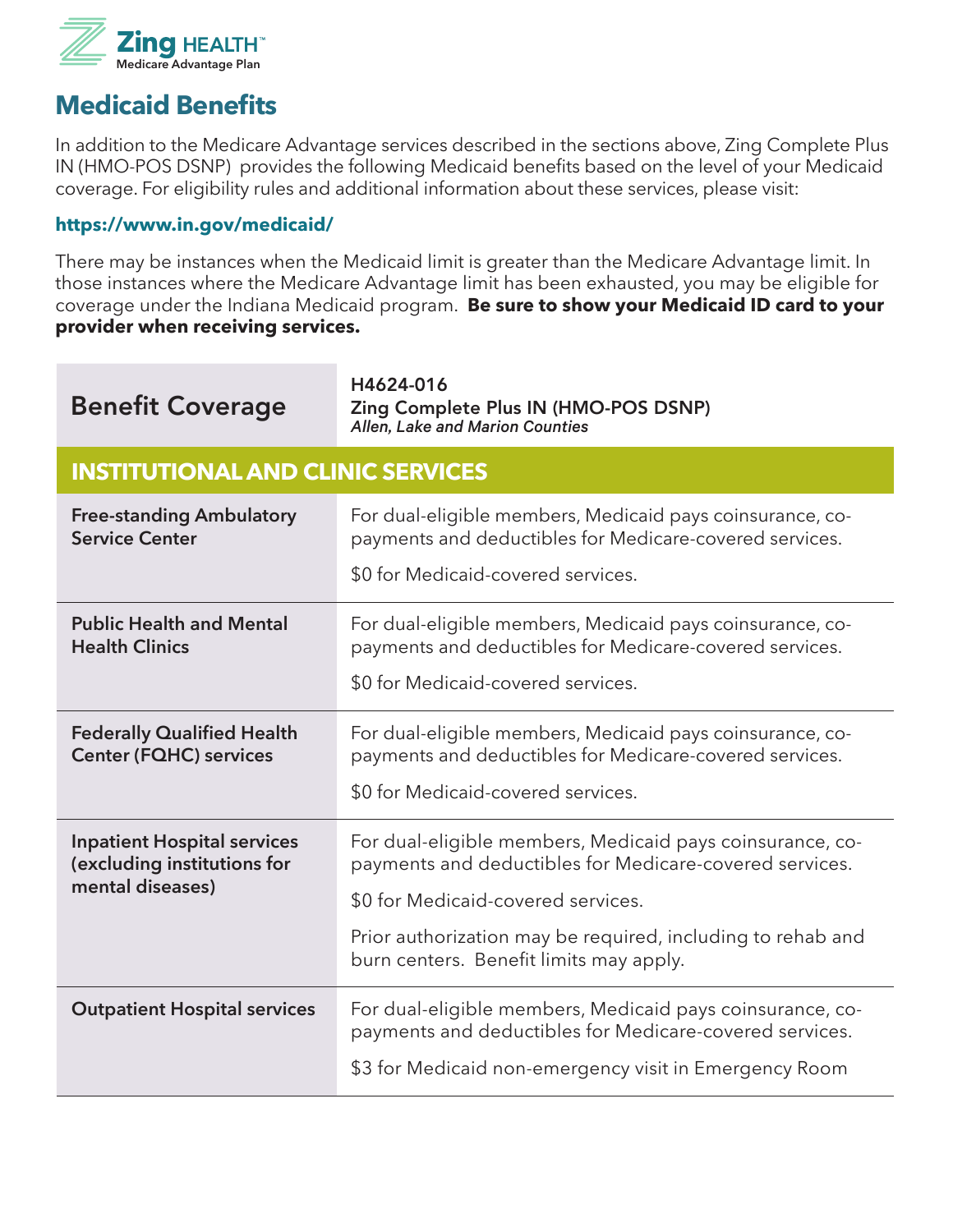



#### **INSTITUTIONAL AND CLINIC SERVICES** *(continued)*

| <b>Rehabilitation Services:</b><br><b>Mental Health &amp; Substance</b><br><b>Abuse</b> | For dual-eligible members, Medicaid pays coinsurance, co-<br>payments and deductibles for Medicare-covered services. |
|-----------------------------------------------------------------------------------------|----------------------------------------------------------------------------------------------------------------------|
|                                                                                         | \$0 for Medicaid-covered services.                                                                                   |
|                                                                                         | Prior authorization may be required. Benefit limits may apply.                                                       |
| <b>Rural Health Clinic services</b>                                                     | For dual-eligible members, Medicaid pays coinsurance, co-<br>payments and deductibles for Medicare-covered services. |
|                                                                                         | \$0 for Medicaid-covered services.                                                                                   |

| <b>PRACTITIONER SERVICES</b>                                     |                                                                                                                                                                                                                                                      |
|------------------------------------------------------------------|------------------------------------------------------------------------------------------------------------------------------------------------------------------------------------------------------------------------------------------------------|
| <b>Certified Registered Nurse</b><br><b>Anesthetist services</b> | For dual-eligible members, Medicaid pays coinsurance, co-<br>payments and deductibles for Medicare-covered services.<br>\$0 for Medicaid-covered services.                                                                                           |
| <b>Chiropractic services</b>                                     | For dual-eligible members, Medicaid pays coinsurance, co-<br>payments and deductibles for Medicare-covered services.<br>\$0 for Medicaid-covered services. Benefit limits may apply.                                                                 |
| <b>Dental services</b>                                           | \$0 for Medicaid-covered services.<br>Prior authorization may be required. Benefit limits may apply.                                                                                                                                                 |
| Medical/surgical services of a<br><b>Dentist</b>                 | For dual-eligible members, Medicaid pays coinsurance, co-<br>payments and deductibles for medically necessary Medicare-<br>covered services.<br>\$0 for Medicaid-covered services.<br>Prior authorization may be required. Benefit limits may apply. |
| <b>Nurse Midwife services</b>                                    | For dual-eligible members, Medicaid pays coinsurance, co-<br>payments and deductibles for Medicare-covered services.<br>\$0 for Medicaid-covered services.                                                                                           |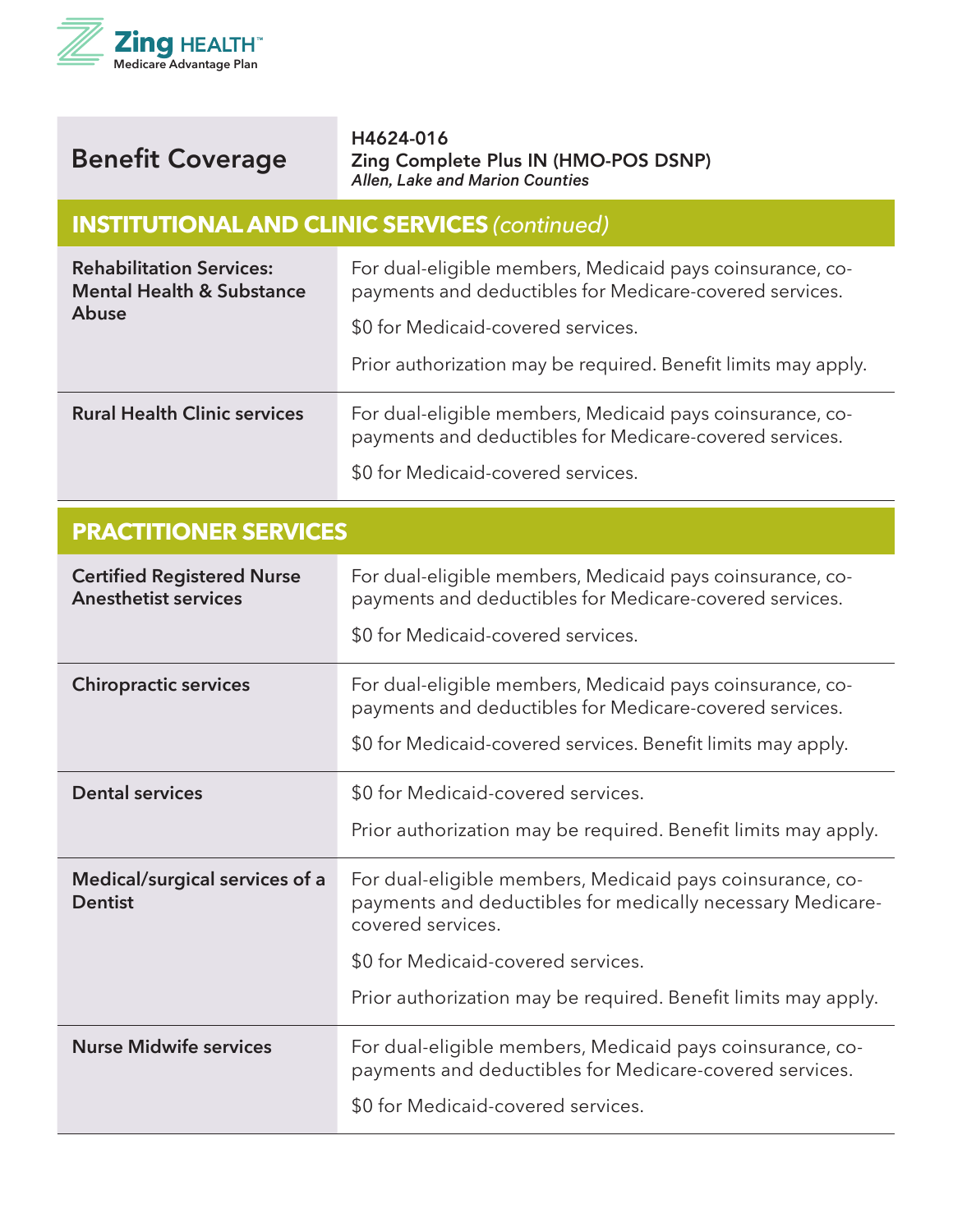

| <b>PRACTITIONER SERVICES (continued)</b> |                                                                                                                      |
|------------------------------------------|----------------------------------------------------------------------------------------------------------------------|
| <b>Nurse Practitioner services</b>       | For dual-eligible members, Medicaid pays coinsurance, co-<br>payments and deductibles for Medicare-covered services. |
|                                          | \$0 for Medicaid-covered services.                                                                                   |
| <b>Optometrist services</b>              | \$0 for Medicaid-covered services. Benefit limits may apply.                                                         |
| <b>Physician services</b>                | For dual-eligible members, Medicaid pays coinsurance, co-<br>payments and deductibles for Medicare-covered services. |
|                                          | \$0 for Medicaid-covered services.                                                                                   |
|                                          | Prior authorization may be required. Benefit limits may apply.                                                       |
| <b>Podiatrist services</b>               | For dual-eligible members, Medicaid pays coinsurance, co-<br>payments and deductibles for Medicare-covered services. |
|                                          | \$0 for Medicaid-covered services.                                                                                   |
|                                          | Prior authorization may be required. Benefit limits may apply.                                                       |
| <b>Psychologist services</b>             | For dual-eligible members, Medicaid pays coinsurance, co-<br>payments and deductibles for Medicare-covered services. |
|                                          | \$0 for Medicaid-covered services.                                                                                   |
|                                          | Prior authorization may be required. Benefit limits may apply.                                                       |
| <b>PRESCRIPTION DRUGS</b>                |                                                                                                                      |

| Non-Part D drugs | \$3 for Medicaid covered prescription drugs. |
|------------------|----------------------------------------------|
|                  | Prior authorization may be required.         |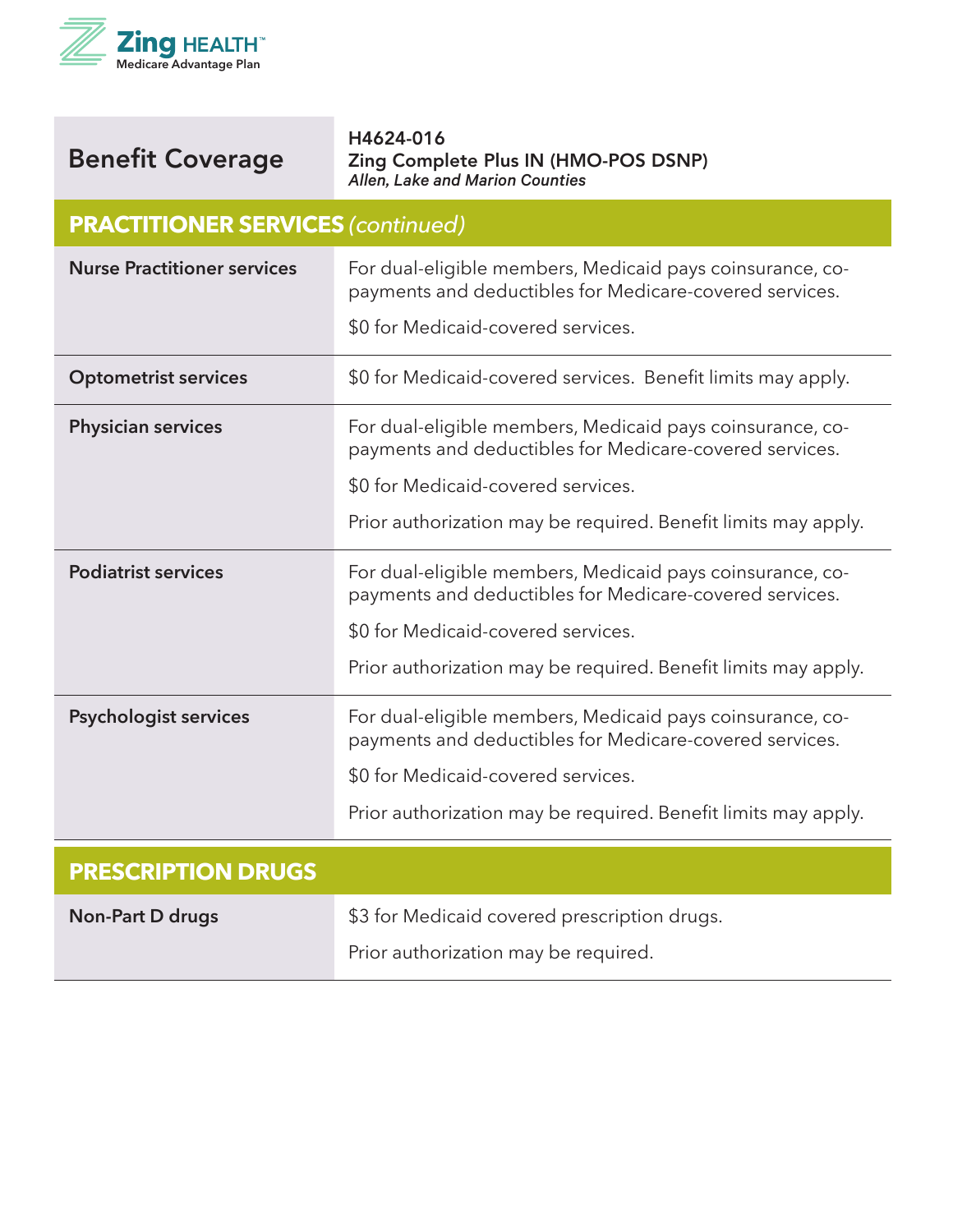

#### **PHYSICAL THERAPY AND OTHER SERVICES**

| <b>Occupational Therapy</b><br>services                | For dual-eligible members, Medicaid pays coinsurance, co-<br>payments and deductibles for Medicare-covered services.<br>\$0 for Medicaid-covered services.<br>Prior authorization may be required. Benefit limits may apply. |
|--------------------------------------------------------|------------------------------------------------------------------------------------------------------------------------------------------------------------------------------------------------------------------------------|
| <b>Physical Therapy services</b>                       | For dual-eligible members, Medicaid pays coinsurance, co-<br>payments and deductibles for Medicare-covered services.<br>\$0 for Medicaid-covered services.<br>Prior authorization may be required. Benefit limits may apply. |
| Services for Speech, Hearing<br>and Language Disorders | For dual-eligible members, Medicaid pays coinsurance, co-<br>payments and deductibles for Medicare-covered services.<br>\$0 for Medicaid-covered services.<br>Prior authorization may be required. Benefit limits may apply. |

| <b>PRODUCTS AND DEVICES</b>                     |                                                                                                                      |
|-------------------------------------------------|----------------------------------------------------------------------------------------------------------------------|
| <b>Dentures</b>                                 | \$0 for Medicaid-covered services.                                                                                   |
|                                                 | Prior authorization may be required. Medicaid benefit limits<br>may apply.                                           |
| <b>Eyeglasses</b>                               | \$0 for Medicaid-covered services.                                                                                   |
|                                                 | Medicaid benefit limits may apply.                                                                                   |
| <b>Hearing Aids</b>                             | \$0 for Medicaid-covered services.                                                                                   |
|                                                 | Prior authorization may be required. Medicaid benefit limits<br>may apply.                                           |
| <b>Medical Equipment and</b><br><b>Supplies</b> | For dual-eligible members, Medicaid pays coinsurance, co-<br>payments and deductibles for Medicare-covered services. |
|                                                 | \$0 for Medicaid-covered services.                                                                                   |
|                                                 | Prior authorization may be required. Benefit limits may apply.                                                       |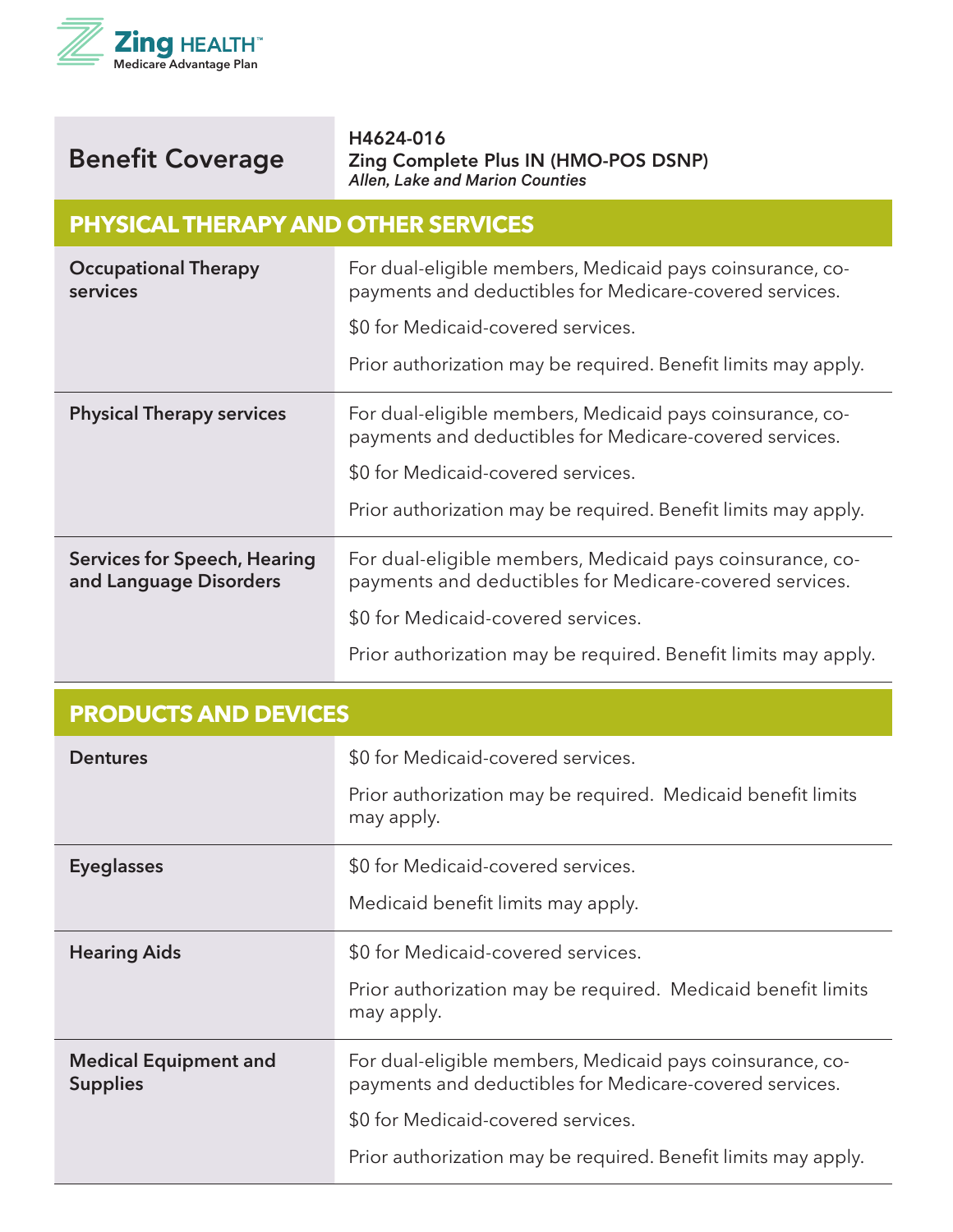

| <b>Benefit Coverage</b> |
|-------------------------|
|                         |

#### **PRODUCTS AND DEVICES** *(continued)*

**Prosthetic and Orthotic Devices**

For dual-eligible members, Medicaid pays coinsurance, copayments and deductibles for Medicare-covered services.

\$0 for Medicaid-covered services.

Prior authorization may be required.

| <b>TRANSPORTATION SERVICES</b>                                   |                                                                                                                      |  |
|------------------------------------------------------------------|----------------------------------------------------------------------------------------------------------------------|--|
| <b>Ambulance services</b>                                        | For dual-eligible members, Medicaid pays coinsurance, co-<br>payments and deductibles for Medicare-covered services. |  |
|                                                                  | \$0.50 - \$2.00 for Medicaid-covered non-emergency transport<br>services (depending on payment).                     |  |
|                                                                  | Prior authorization may be required.                                                                                 |  |
| <b>Non-Emergency Medical</b><br><b>Transportation services</b>   | \$0.50 - \$2.00 for Medicaid-covered non-emergency transport<br>services (depending on payment).                     |  |
|                                                                  | Prior authorization may be required. Benefit limits may apply.                                                       |  |
| <b>OTHER SERVICES</b>                                            |                                                                                                                      |  |
| <b>Diagnostic, Screening and</b><br><b>Preventive services</b>   | For dual-eligible members, Medicaid pays coinsurance, co-<br>payments and deductibles for Medicare-covered services. |  |
|                                                                  | \$0 for Medicaid-covered services.                                                                                   |  |
| Laboratory and X-ray services<br>(outside of hospital or clinic) |                                                                                                                      |  |
|                                                                  | For dual-eligible members, Medicaid pays coinsurance, co-<br>payments and deductibles for Medicare-covered services. |  |
|                                                                  | \$0 for Medicaid-covered services.                                                                                   |  |
| <b>Targeted Case Management</b>                                  | \$0 copay for Medicaid-covered services.                                                                             |  |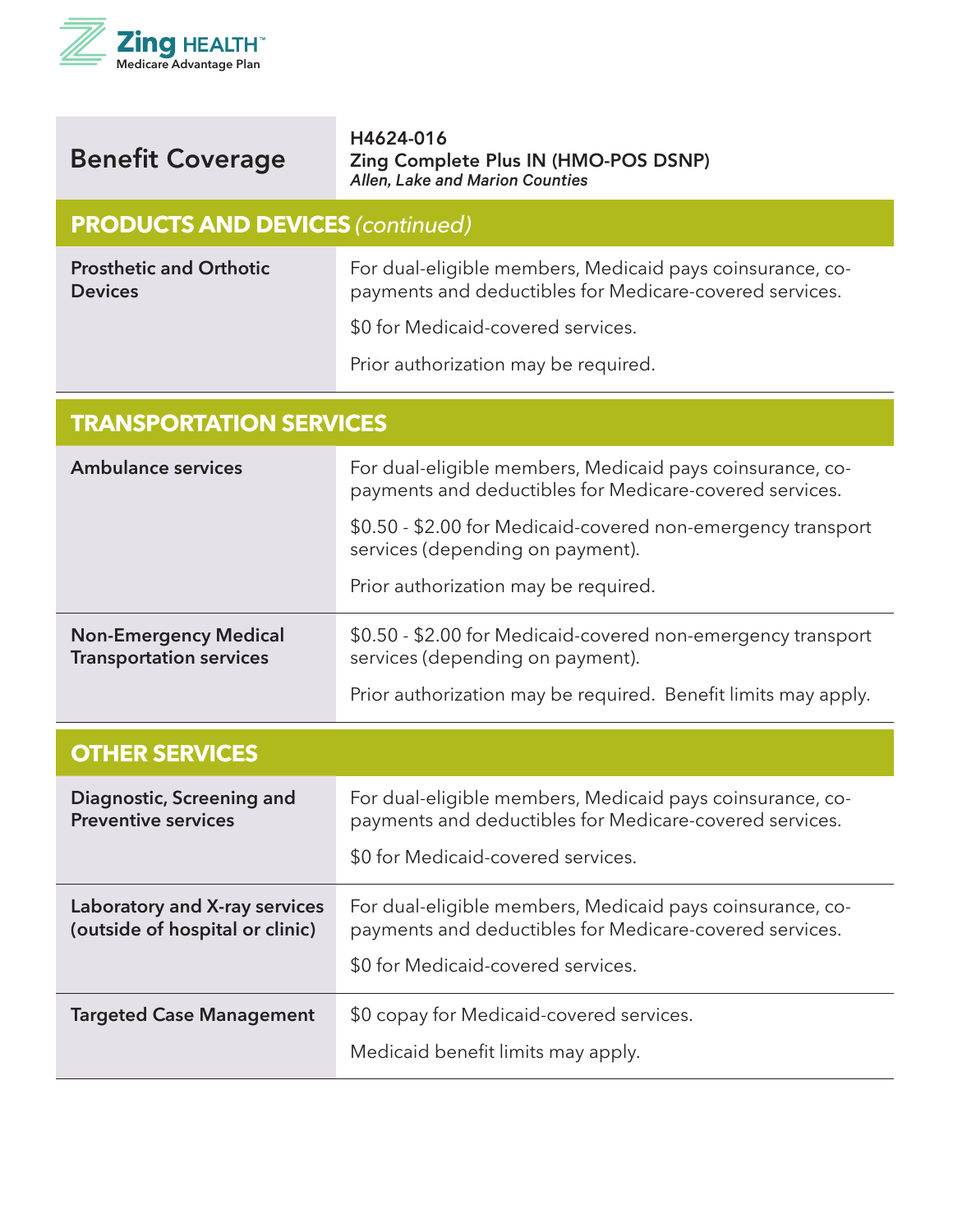

| <b>Benefit Coverage</b>                                                                                                                                              | H4624-016<br>Zing Complete Plus IN (HMO-POS DSNP)<br>Allen, Lake and Marion Counties                                 |  |
|----------------------------------------------------------------------------------------------------------------------------------------------------------------------|----------------------------------------------------------------------------------------------------------------------|--|
| <b>COMMUNITY BASED CARE</b>                                                                                                                                          |                                                                                                                      |  |
| <b>Home &amp; Community Based</b><br><b>Services Waiver</b>                                                                                                          | \$0 for Medicaid-covered services.                                                                                   |  |
|                                                                                                                                                                      | Prior authorization may be required. Medicaid benefit limits<br>may apply.                                           |  |
| <b>Home Health Services</b><br>(includes nursing services,<br>home health aides and<br>medical supplies/equipment)                                                   | \$0 for Medicaid-covered services.                                                                                   |  |
|                                                                                                                                                                      | Medicaid benefit limits may apply.                                                                                   |  |
| <b>Hospice Care</b>                                                                                                                                                  | Medicare hospice services are covered under Fee-for-Service<br>Medicare.                                             |  |
|                                                                                                                                                                      | \$0 for Medicaid-covered hospice services.                                                                           |  |
|                                                                                                                                                                      | Prior authorization may be required.                                                                                 |  |
| <b>INSTITUTIONAL CARE</b>                                                                                                                                            |                                                                                                                      |  |
| <b>Inpatient Hospital, Nursing</b><br><b>Facility and Intermediate</b><br><b>Care Facility services in</b><br>institutions for Mental<br>Diseases (age 65 and older) | For dual-eligible members, Medicaid pays coinsurance, co-<br>payments and deductibles for Medicare-covered services. |  |
|                                                                                                                                                                      | \$0 for Medicaid-covered services.                                                                                   |  |
|                                                                                                                                                                      | Prior authorization may be required. Medicaid benefit limits<br>may apply.                                           |  |
| <b>Inpatient Psychiatric Services</b><br>(under age 21)                                                                                                              | For dual-eligible members, Medicaid pays coinsurance, co-<br>payments and deductibles for Medicare-covered services. |  |
|                                                                                                                                                                      | \$0 for Medicaid-covered services.                                                                                   |  |
|                                                                                                                                                                      | Prior authorization may be required. Medicaid benefit limits<br>may apply.                                           |  |